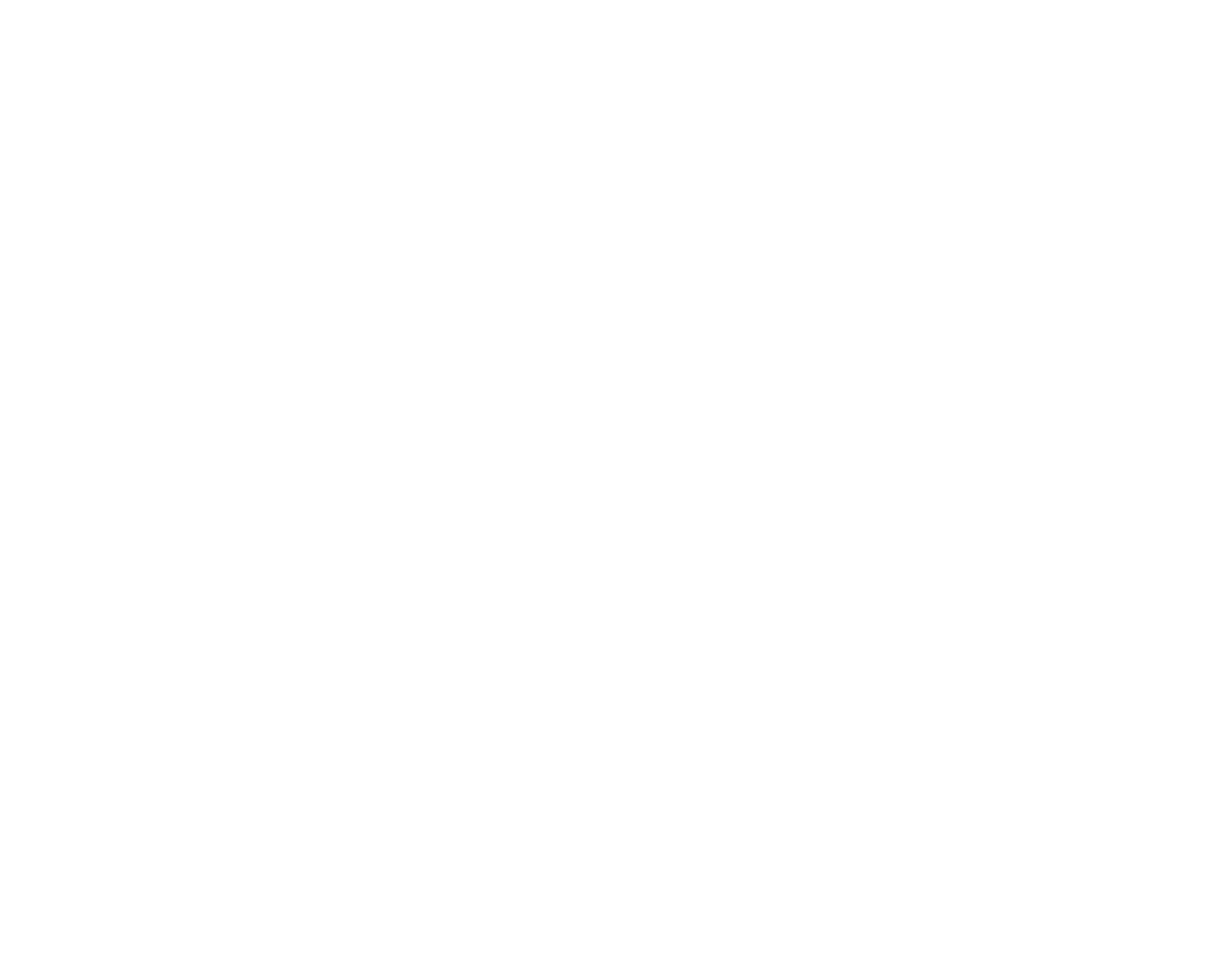# **Contents**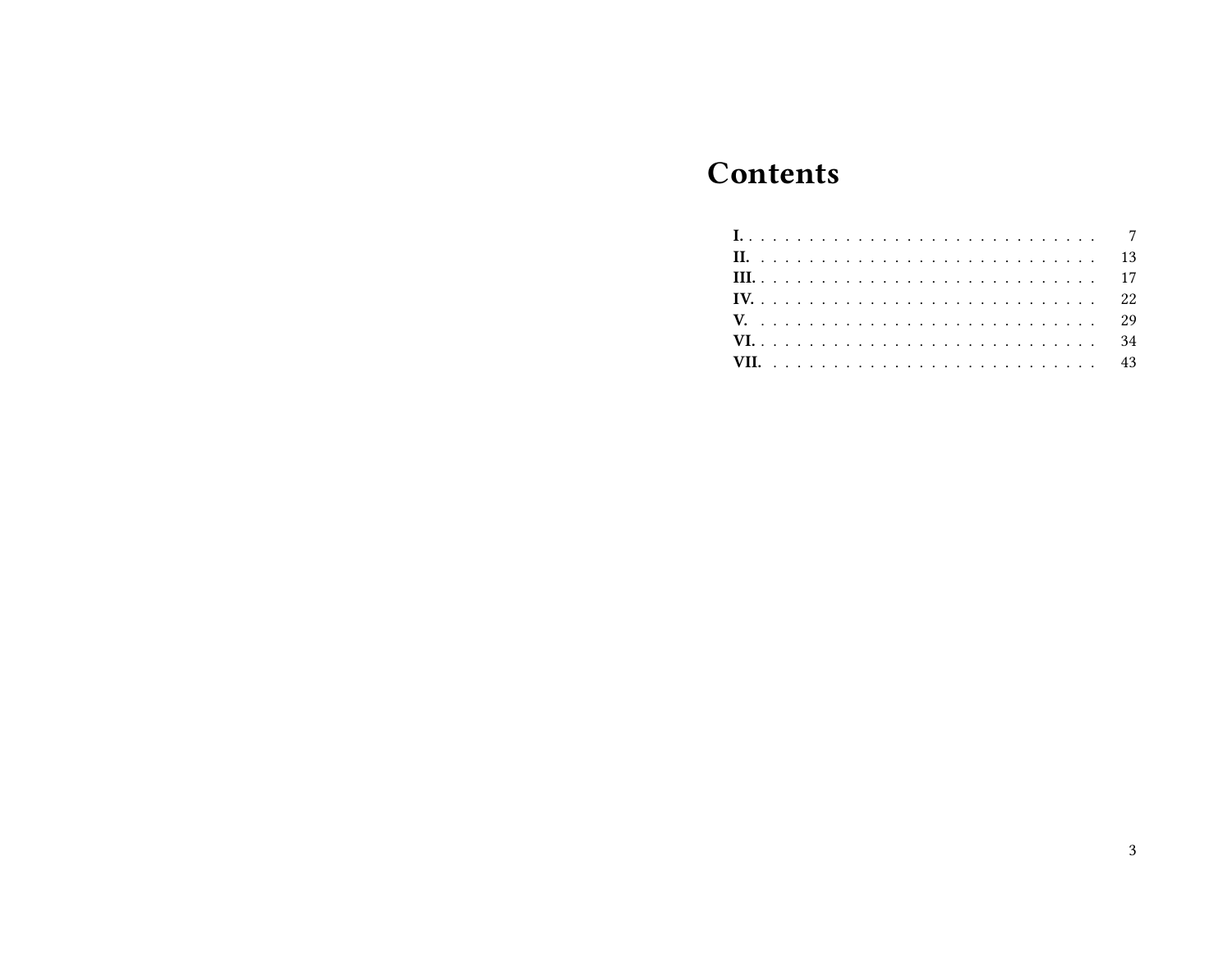#### – COMMUNIZE IT! PUT IT IN WRITING, OR WHATEVER FORM YOU WISH, AND SEND IT IN ANONYMOUSLY TO: sasc@boum.org

[here the article originally had the address of a squat the authors lived in. Create your own SACS locally, reproduce this text, and insert your address here.]

CONFIDENTIALITY AND DIFFUSION GUARANTEED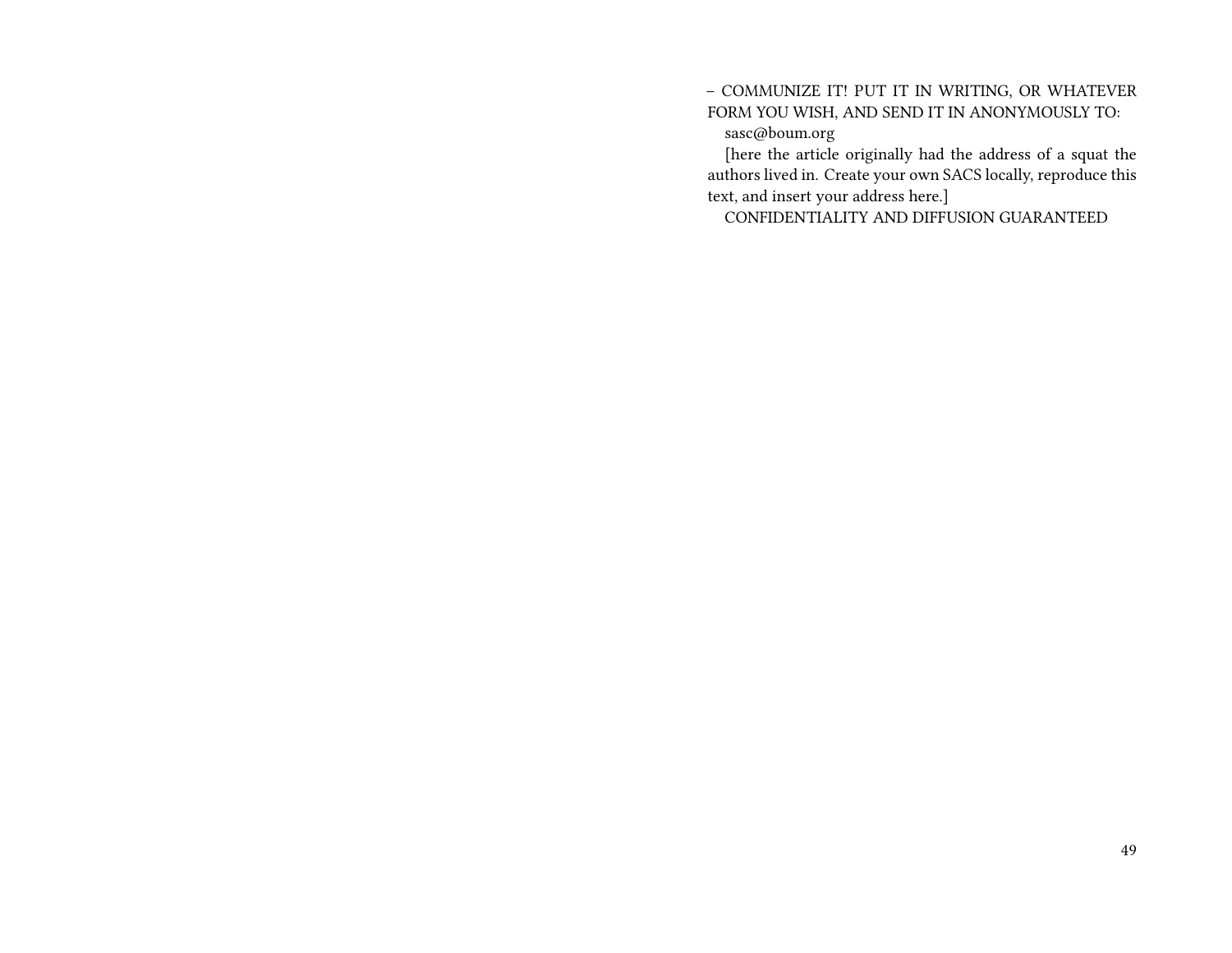rection. Outside of zones of opacity and the insurrection, all that spreads out before us is the reign of apparatuses, devices, the sorry empire of *meaning machines; machines that assign meaning* to everything that happens within them, according to whatever system of representations is in force locally.

Certain people, who consider themselves quite clever – the same ones who had to ask a century and a half ago what communism *would be like* – ask us today what our famous "finding each other, beyond our importance" looks like. Have so many bodies in these times never known abandon, the drunkenness of sharing, the familiar contact of other bodies, perfect repose in the self, that such questions can still be asked with such a knowing air? And indeed, what interest can there be in events, in moving beyond importances, in breaking the systematic correlations, for those who have never known the ek-static retraining of attention? What can 'let it be' mean, what can the destruction of what builds screens between us and things mean, for those who have never perceived the world's *invitation*? What can those who are incapable of living without reasons why understand about the reasonless existence of the world? Will we be strong enough, and numerous enough, in the insurrection, to elaborate rhythms that will prohibit the apparatuses to re-form, and re-absorb all awareness of what's to happen? Will we be full enough of silence to find the point of scansion, the point of application that will guarantee a true POGO effect? Will we be able to bring our acts into harmony with the pulsations of potential, the fluidity of phenomena?

In one sense, the revolutionary question is now a *musical* one.

#### HELP THE ADVANCEMENT OF CRIMINAL SCIENCE!

YOU, WHO THE RANDOM CHANCE OF A TRAINING SESSION, A JOB, AN EXPERIENCE OR AN ENCOUNTER HAS PUT IN POSSESSION OF DANGEROUS KNOWLEDGE

*"The first philosophies furnished power with its formal structure. More precisely speaking, 'metaphysics' designates the apparatus whose actuation requires a principle: associating words, things, and actions. At the time of the Turning Point, when presence as ultimate identity turns into presence as irreducible difference, its actuation appears to be without principle."*

– Reiner Schürmann, "What is to be made of the end of metaphysics?"

 $\sim$  This text was the document written for the foundation of the SASC, the Society for the Advancement of Criminal Science. The SASC is a non-profit dedicated to the anonymous collection, classification, and diffusion of all knowledge-powers useful to anti-imperial war machines.

~ At the beginning there was the vision, on some floor or other of one of those sinister glass beehives of the tertiary sector; an endless vision through the panopticized space, of dozens of *seated* bodies, in line, distributed according to a modular kind of logic; dozens of bodies apparently without any life to them, separated by thin glass walls, tapping away on their computers. In this vision, in turn, there was a revelation of the brutally *political* character of this forced immobilization of bodies. And the obvious but paradoxical fact of these bodies being all the more immobile as their mental functions were activated, captivated, *mobilized,* as they bustled and responded in real time to the fluctuations of the information flows crossing the screens. We went with this vision, *taking what we'd found in it*, and we spread it around at an exposition at the MoMA in New York, where enthusiastic cyberneticians, freshly converted to making artistic excuses, had resolved to present to the public all their apparatuses for neutralization and normalization by work that they'd come up with for the future. The exposition was called *Workspheres*: they were demonstrating how an iMac can transform work, which itself had become as superfluous as it was intolerable, into leisure; how a "convivial" environment can make the average Bloom more disposed towards coping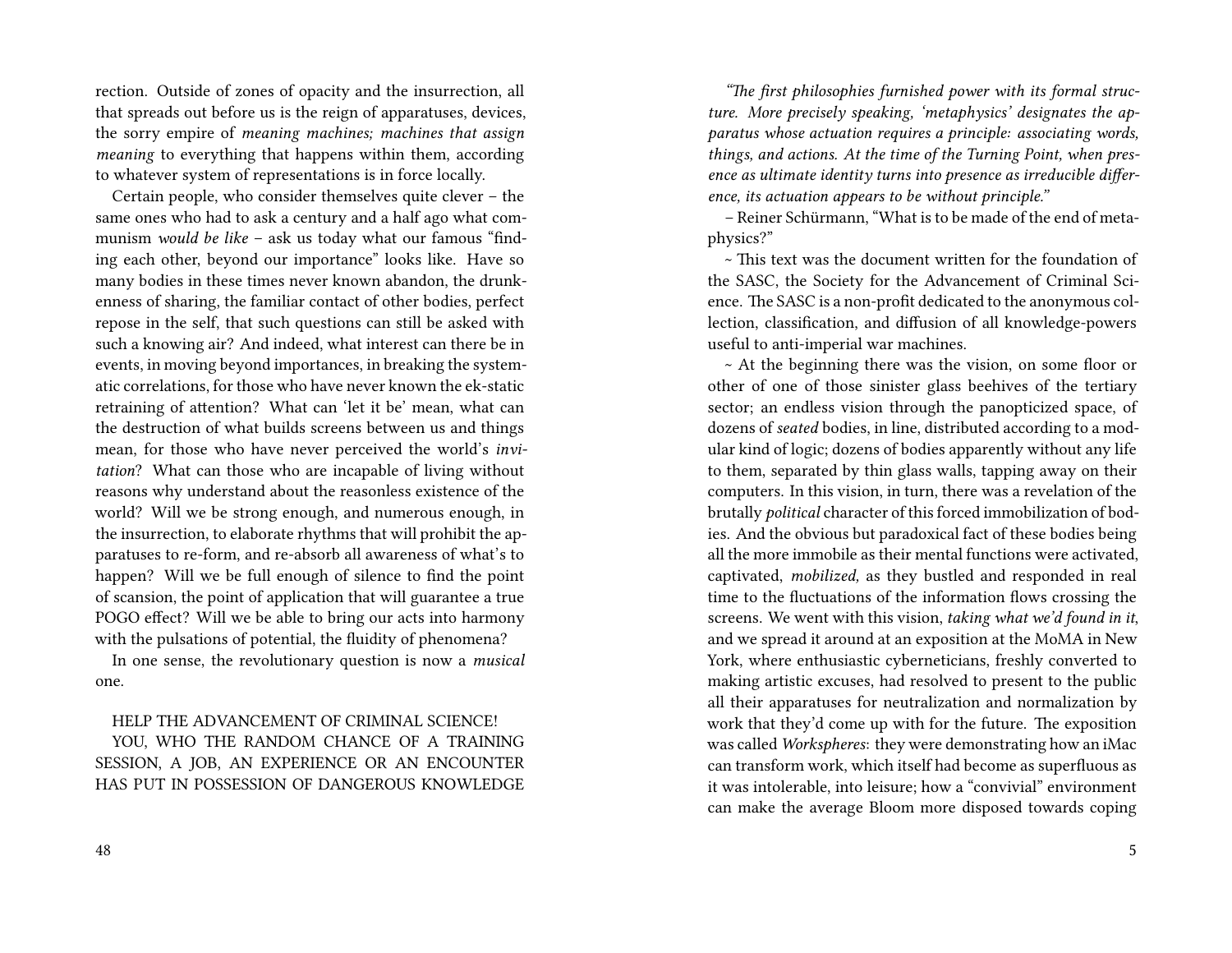with the most desolate existence and can maximize his social output; or how PEOPLE might arrange things in such a way as to ensure that said Bloom's tendencies towards anxiety could be done away with once all the parameters of his physiology, his habits and his character had been integrated into his personalized workspace. From the concurrence of these "visions" one got the feeling that PEOPLE had finally managed to *produce* minds, and to produce bodies as waste, as inert and cumbersome masses, the condition for — but above all the *obstacle to* — the progress of *purely cerebral* processes. The chair, the desk, the computer: it could all become just part of an apparatus. A search-and-seizure of production. A methodical enterprise for attenuating all forms-of-life. Jünger spoke of a kind of "spiritualization of the world," but in *not necessarily so flattering* a sense*.*

We can imagine another beginning, another genesis. This time, at the beginning, there was an inconvenience; an annoyance linked to the general spread of surveillance machinery in the shops, specifically to the anti-theft gates. There was a slight anxiety at the moment one passed through them, not knowing whether they were going to go off or not, whether we'd be picked out of the anonymous flow of consumers as "an undesirable customer," as "thieves." And so there was the annoyance — who knows, maybe the resentment? — of getting yelled at once in a while, and the clear foreknowledge that these apparatuses indeed had for some time now *actually been working*. That the task of surveillance, for example, was more and more exclusively confided to a mass of watchmen *who knew what to look for*, because they themselves were former thieves. Who in all their gestures were merely *walking human apparatuses.*

Now let's imagine a really improbable kind of genesis for the sake of the most incredulous. Here the starting point would be the question of *determinity,* the fact that there is, unavoidably, predetermination; but that this inevitability could *also* take on

debris from the universal breakdown. In the Empire, the old Institutions deteriorate one by one into cascades of apparatuses. What's happening – and this is the task of the Empire – is a concerted dismantling of each Institution into a multiplicity of apparatuses, an arborescence of relative and ever-changing norms. School, for instance, no longer even makes any effort to present itself as a coherent order. It's no more than an aggregate of classes, schedules, subjects, buildings, courses of study, programs, and projects, which are no more than apparatuses intended to immobilize bodies. Thus, what corresponds to the imperial extinction of all events is the planetary, administrative dissemination of apparatuses. A number of voices have bemoaned these detestable times. Some denounce a "loss of meaning" which has now become visible everywhere, while others, the optimists, swear every morning that they'll "give meaning" to whatever misery or other, and invariably fail. All of them, in fact, are in agreement; they *want meaning without wanting anything to happen.* They pretend that they can't see that apparatuses are by their very nature hostile to meaning, which they are indeed only in place to manage the absence of. *Anyone who talks of "meaning" without taking up the means to destroy the apparatuses are our direct enemies.* Taking up the means sometimes means no more than merely giving up the comfort of bloomish isolation. The majority of apparatuses are vulnerable to just about any kind of collective resistance, having not learned how to resist it. A few years back, it was enough to merely have around a dozen determined people in a Social Welfare Fund office or a Social Aid Office to extort from them the benefit of a thousand francs per person right then and there. And even today you don't really need many more than that to carry out a DIY price reduction in a supermarket. The separation of bodies, the atomization of forms-of-life: such are the conditions for the survival of most of the imperial apparatuses. "Wanting meaning" today immediately implies the three stages that we discussed above, and necessarily implies insur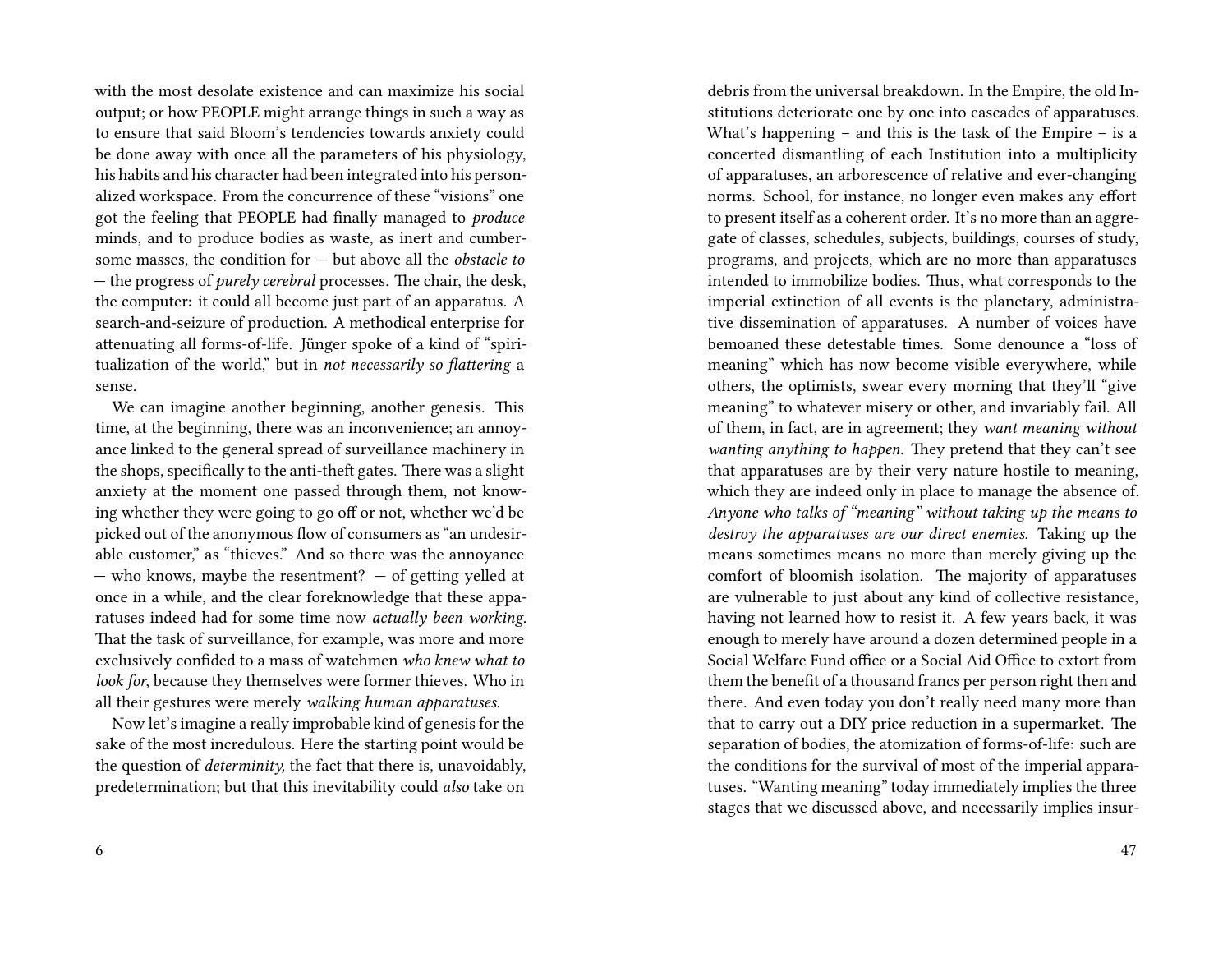couple the similar with the similar. Such is the defect of the possible, a defect that shows it to be produced after the fact, fabricated retroactively in the image of what resembles it."

Everything that exists, within an apparatus, is either just the norm or an accident. As long as the apparatus holds, nothing can take place within it. Events, *those acts that keep their own potential about them*, can only take place outside them, as what pulverizes exactly what was supposed to ward them off. When noise music burst onto the scene, PEOPLE said: "that's not music." When '68 erupted, PEOPLE said: "that's not politics." When '77 brought Italy to its knees, PEOPLE said: "that's not communism." Confronted with old man Artaud, PEOPLE said: "that's not literature." And then, once they'd been around for a long while, PEOPLE said: "well, I'll be damned, it was possible, it's *a* possibility for music, politics, communism, literature." And finally, after the first moment shocked by the inexorable *labor of potential*, the apparatus re-forms itself: PEOPLE then include, defuse, and reterritorialize the event. THEY assign it to a possibility, to a *local* possibility, the possibility of the literary apparatus for example. The assholes at the CNRS, who wield words with such Jesuitical discretion, conclude quietly: "Though the apparatus organizes things and renders them possible, it does not however guarantee that they will actually happen. They merely bring a particular space into existence where such 'things' could possibly come about." THEY couldn't have made themselves any clearer.

If the imperial perspective had a slogan it would be "ALL POWER TO THE APPARATUSES!" And true enough, in the coming insurrection it will be most often enough merely to liquidate the apparatuses, which, instead of having to slaughter them as before, now tolerate their enemies in order to better break them. And this slogan is not so much about cybernetic utopianism as it is imperial pragmatism: the fictions of metaphysics, those grandiose desert-like constructions that no longer force faith nor admiration, can now no longer unify the

the sense of a formidable freedom: *playing* with the determinations. An inflationist subversion of cybernetic control.

All in all, at the beginning there was nothing. Nothing but the refusal to innocently play along with any of the games that PEOPLE had planned to manipulate us with.

And — who knows? – the FIERCE desire to perhaps dizzy a few of them.

#### **I.**

What exactly is going on in *Bloom Theory?* It's an attempt to *historicize* presence, to acknowledge the present state of our being-in-the-world, as a start. There had been other attempts of the same nature before *Bloom Theory*, the most remarkable after Heidegger's *Fundamental Concepts in Metaphysics* certainly being De Martino's *The Magical World*. It was sixty years before *Bloom Theory* when this Italian anthropologist made his contribution to the history of presence, which until today remains unequalled. But that's where the philosophers and anthropologists *ended up*, with the observation of where we're at relative to the world, with the observation of our own collapse; and we'll grant them that, because we're *starting from there.*

A man of his times in that sense, De Martino pretended to believe in the whole modern fable of the classical subject, the objective world, etc. He then distinguished between two eras of presence, the one taking place in the "magical," primitive world, and the world of "modern man." The whole western misconception about the subject of magic and more generally about traditional societies, De Martino says in essence, has to do with the fact that we claim to understand them from outside, starting from the modern presupposition of an acquired presence, a guaranteed being-in-the-world, propped up by a clear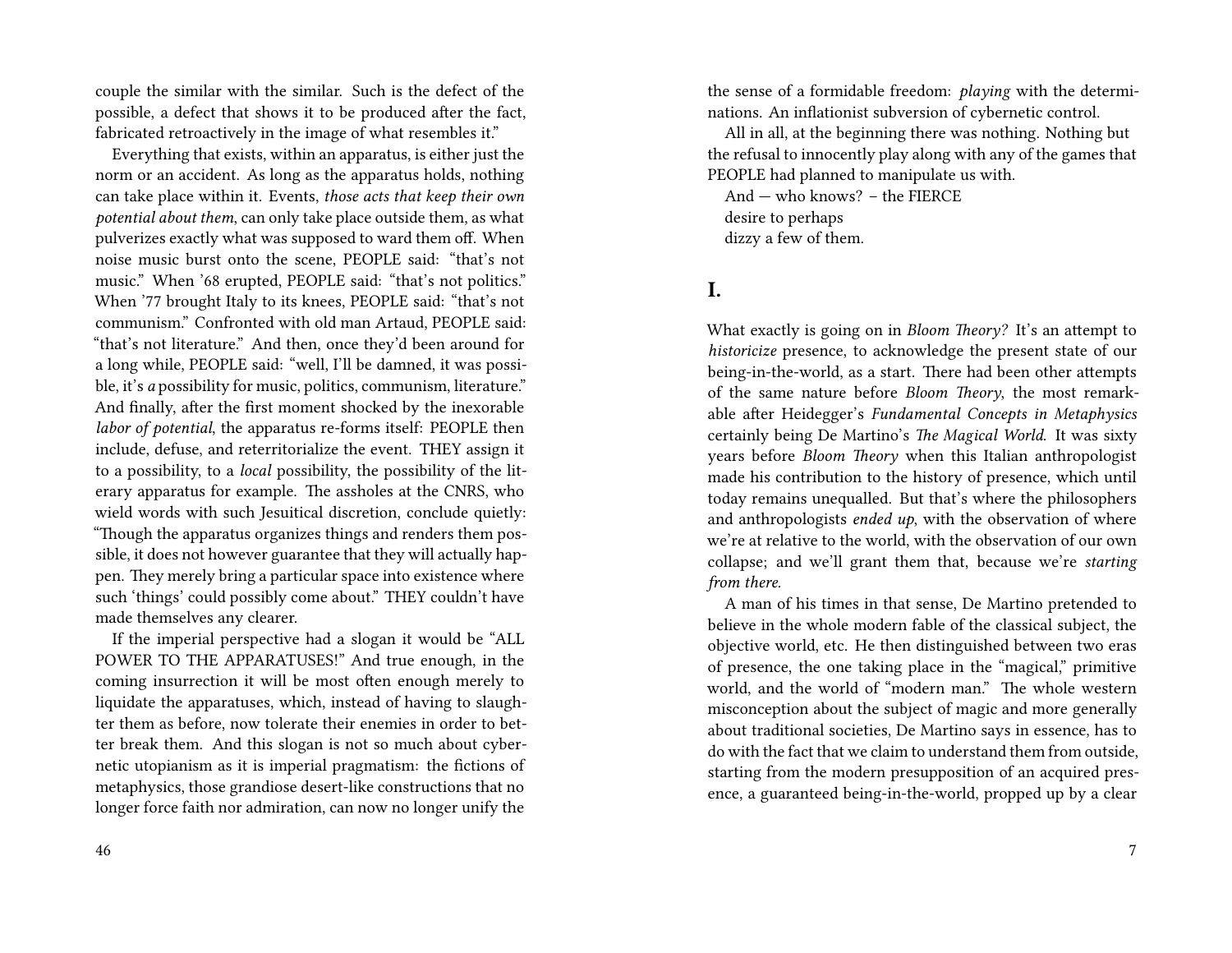distinction between the self and the world. In the traditionalmagical universe, the frontier where the modern subject turns into a solid, stable substrate, assured of his being-there, before whom a whole world stretches out, a world stuffed with objectivity, still presents a problem. It's there to be conquered, to be fixed; and human presence there is constantly threatened, and is experienced in a state of perpetual danger. And this liability puts it at the mercy of all violent perceptions, all emotionsaturated situations, all unassimilable events. In extreme cases, known by various names in primitive civilizations, being-there is totally swallowed up by the world, by an emotion, by a perception. This is what the Malays call *latah*, what the Tungusic peoples call *olon*, or what certain Melanesians call *atai,* and which for those same Malays is linked with the *amok*. In such states, singular presence completely collapses, becomes indistinct from phenomena, and comes apart into a simple, mechanical echo of the surrounding world. And so a *latah,* a body stricken by *latah*, puts its hand into the fire, while no one can clearly make out his gesture of doing so, or, finding himself suddenly face to face with a tiger at the summit of a path, he starts to furiously imitate it, possessed as he is by this unexpected perception. We also have the case of the collective *olon*: when a Russian officer was training a Cossack regiment, the men in the regiment, instead of carrying out the colonel's orders, suddenly start just repeating them in a chorus; and the more the officer howled insults at them and got more and more irritated by their refusal to obey, the more they returned his insults to him and mimicked his anger. De Martino characterizes *latah* as follows, making use of approximative categories: "Presence tends to remain polarized by some content or other; it doesn't manage to go beyond it, and consequently it disappears and abdicates as presence. The distinction between presence and the world making itself present falls apart."

Thus for De Martino there is an "existential drama," a "historical drama of the magical world," which is a drama of prescommunicate. The possibility is langue, that is, the ensemble of declarations considered correct according to English syntax, grammar, and vocabulary as they are at present. The act is speech, enunciation, the production *here and now* of a particular proclamation. Unlike potential, possibility is always the possibility *of* something. Saying that *within the apparatus, everything exists in the mode of possibility* means that everything that happens in the apparatus takes place only *as the actualization of a possibility that preceded it*, which is thus MORE REAL than it is. All acts, all events, are thus reduced to their possibility, and appear as the predictable consequence, the pure contingency of the latter. What happens becomes just as real as awareness of it is. Thus apparatuses exclude events, and they exclude them *by how they include them*, for example by declaring them possible after the fact.

What apparatuses materialize is but the most notorious of western metaphysics' impostures, the imposture contained in the saying "essence precedes existence." For metaphysics, existence is but a predicate of essence; according to it, all existing things merely actualize an essence which preceded it. According to this aberrant doctrine, the possibility, that is, the *idea* of things always precedes them; each reality is merely a possibility that *moreover* has *come into existence.* When we flip thinking back onto its feet, we see that this is the fully developed reality of a thing positing its own possibility *in the past.* It is necessary, properly speaking, that an event come about in the totality of its determinations in order to isolate some of them, and extract from that event the representation that will then paint it as *having been possible*. "The possible," says Bergson, "is but the real plus an act of the mind that projects its image into the past once it's already happened." "To the extent," Deleuze adds, "that the possible offers its 'realization,' it itself is already conceived of as the image of the real, and the real as the resemblance of the possible. This is why people so rarely understand what existence adds to concepts, as they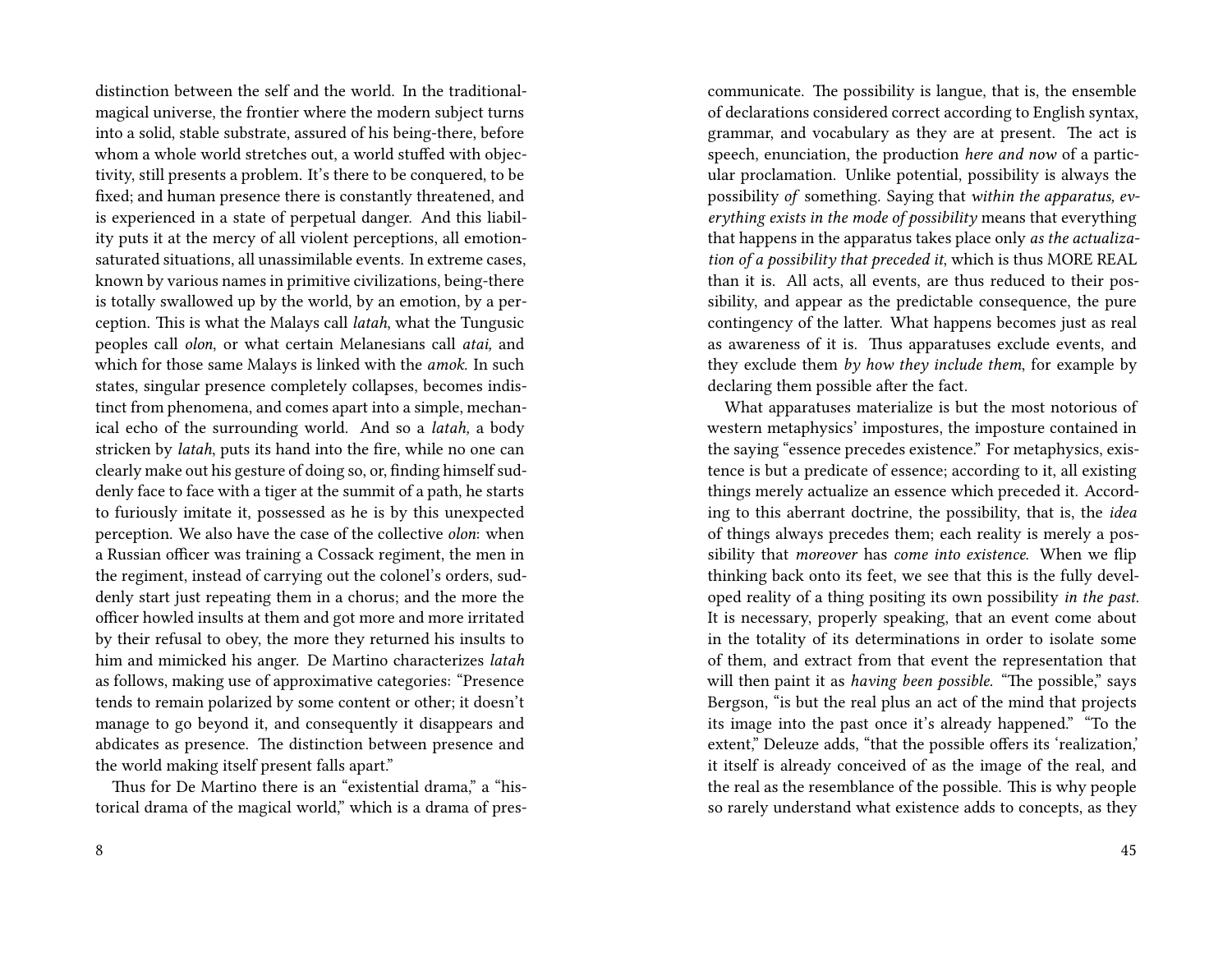"catastrophes," for instance. That an defective airliner explodes in mid-flight and PEOPLE immediately deploy a whole showy abundance of apparatuses, setting in motion masses of facts, timelines, declarations, and statistics to reduce an event where hundreds of persons have died to a mere *accident*. In no time at all, THEY will have dissipated the obvious fact that the invention of railway lines was thus necessarily also the invention of railway catastrophes; and that the invention of the Concorde was also the invention of its explosion in mid-air. In this way PEOPLE will separate out, in every instance of "progress," what is part of its *essence*, and what just has to do with an *accident.* And thus PEOPLE will remove the fact of that unity from it. After a few weeks, PEOPLE will have reduced the event of the crash to its *possibility* again, to a statistical contingency. And from then on it wasn't any more that a crash actually took place, IT WAS MERELY THAT THE POSSIBILITY OF A CRASH, NATURALLY REMOTE, WAS ACTUALIZED. In a word, nothing happened; the essence of technological progress is safe. The monument — significant, colossal, and composite — that PEOPLE will have built for the occasion thus accomplishes the aim of all apparatuses: *the maintenance of the phenomenological order.* Because such is the intent of all apparatuses within the Empire: *managing and controlling a certain plane of phenomenality, ensuring the persistence of a particular economy of presence*, keeping the suspended animation of our times within its assigned space. That's where the character of absence, of lethargy, which is so striking about existence within the apparatuses comes from, that bloomish feeling of being carried away by the comfortable flow of phenomena.

We say that the mode of being for everything within the apparatuses is *possibility*. The possibility is on the one hand different from the act, and on the other from the potential. The potential — in the activity involved in writing this text, for instance — is language, as the generic ability to signify ideas and

ence: and the ensemble of the magical beliefs, techniques, and institutions are there to respond to it: to save, protect, or restore the presence it had initiated. That ensemble is thus imbued with an effectiveness of its own, an objectivity inaccessible to the classical subject. One of the ways the indigenous people of Mota have to overcome the crisis of presence provoked by any kind of a lively emotional reaction was thus to associate to whoever had fallen victim to it the thing that had caused it, or something resembling it. Over the course of a ceremony, then, the thing would be declared *atai*. The Shaman would then institute a community of destiny between these two *bodies*, which from then on would be indissolubly and ritually bonded to each other, to where *atai* quite simply means *soul* in the indigenous language. "Presence that risks losing all its horizons reconquers itself by attaching its problematic unity to the problematic unity of the thing itself at hand," concludes De Martino. This banal practice, of inventing an object *alter ego*, is what the Westerns concealed with the little nickname "fetishism," refusing to understand that the "primitive" man recomposes himself and reconquers a presence for himself with the use of magic. By replaying the drama of his dissolving presence, but this time accompanied and supported by the Shaman – in a trance for instance – he plays out this dissolution in such a way as to make himself master of it again. What modern man so bitterly reproaches "primitive" man for, after all, is not so much his practice of magic as his audacity in giving himself a right that the former judges obscene: the right to *invoke* the mutability of presence, and thus render it potentially *participatory*. The "primitives" had given themselves the *means* of overcoming the kind of dereliction that we see so commonly among hipsters who've had their cell phones stolen, petty bourgeois families deprived of their TVs, car drivers whose cars have been keyed, executives with no offices, intellectuals who don't have the floor, or Young-Girls who've lost their purses.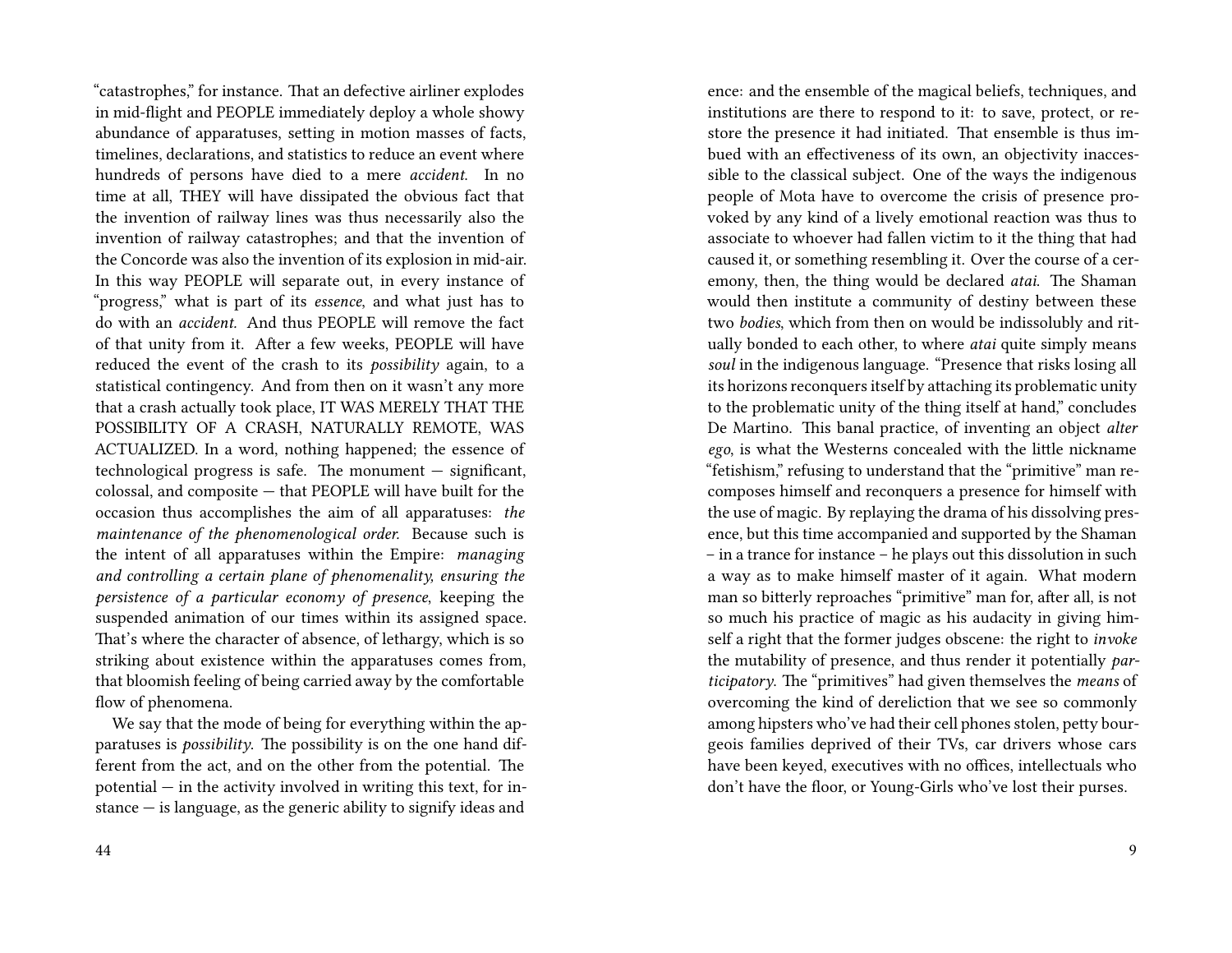But De Martino committed an immense error, a fundamental error, doubtless one inherent *to all anthropology*. De Martino did not fully grasp the breadth of the concept of presence; he still conceived of it *as an attribute of the human subject*, which inevitably led him to counterpose presence to the "world making itself present." The difference between the modern man and primitive man does not consist, as De Martino says, in the latter's *lacking* something relative to the former, having still not acquired the self-assurance of the former. On the contrary, it consists in the fact that the "primitive" shows a greater openness, a greater *attention* to the BECOMING PRESENT OF BE-INGS, and so, consequently is more vulnerable to the fluctuations of presence. The modern man, the classical subject, is not some giant leap ahead of the primitive, he is himself but a primitive that has become indifferent to the *event* of being, who no longer knows how to observe the entry into presence of things, who is *world-poor.* In fact, an unfortunate love for the classical subject runs throughout the whole of De Martino's oeuvre. Unfortunate because De Martino, like Janet, had too intimate an understanding of the magical world and too rare a Bloomsensibility to fail to secretly feel the effects. It's only that as a male in Italy in the 1940s, you were far better off suppressing that sensitivity and dedicating a boundless passion to the majestic and now *perfectly kitsch* plasticity of the classical subject. And so it cornered De Martino into the comic posture of denouncing the methodological error of wanting to grasp the magical world from the perspective of self-assured presence, all the while retaining that magical world as his reference horizon. In the final analysis he takes as his own the modern utopia of an objectivity unsullied by any subjectivity and a subjectivity free of all objectivity.

In reality, presence is so little an attribute of the human subject that it's something *the subject gives himself*. "The phenomenon that should be focused on here is not that simple being-there, nor a mode of being present, but *entry into* society." (*Schizophrenia, an ethnic psychosis; or, schizophrenia without tears*).

RULE No. 1: All apparatuses produce singularity as monstrosity. That's how they reinforce themselves.

RULE No. 2: You can never free yourself from an apparatus by getting engaged within its minor part.

RULE No. 3: When PEOPLE apply predicates to you, subjectivize you, assign you, never react to it and never refuse it. The counter-subjectivation that PEOPLE would extract from you then will *always* be the hardest prison to escape from.

RULE No. 4: The superior freedom is not in the absence of predicates, in anonymity *by default*. The superior freedom results on the contrary from *saturation* by predicates, from their anarchic proliferation. Super-predication annuls itself automatically in a definitive unpredictability.

"When we have no more secrets, we have nothing left to hide. We ourselves have become the secret, and it's us that are hidden." (Deleuze-Parnet, *Dialogues*)

RULE No. 5: Counter-attacks are never really a response; they're just a new hand being dealt.

### **VII.**

"*The possible implies the corresponding reality plus something joined to it, because the possible is the combined effect of a reality once it's appeared and an apparatus that pushes it back.*"

– Bergson, *Thought and Motion*

Apparatuses and Bloom imply one another like the two cooperating poles of the suspended animation of our times. Nothing ever happens in an apparatus. Nothing ever happens – that is, EVERYTHING THAT EXISTS WITHIN AN APPARA-TUS EXISTS IN THE MODE OF POSSIBILITY. Apparatuses even have the power of dissolving into its possibility an event that has already effectively taken place, what PEOPLE call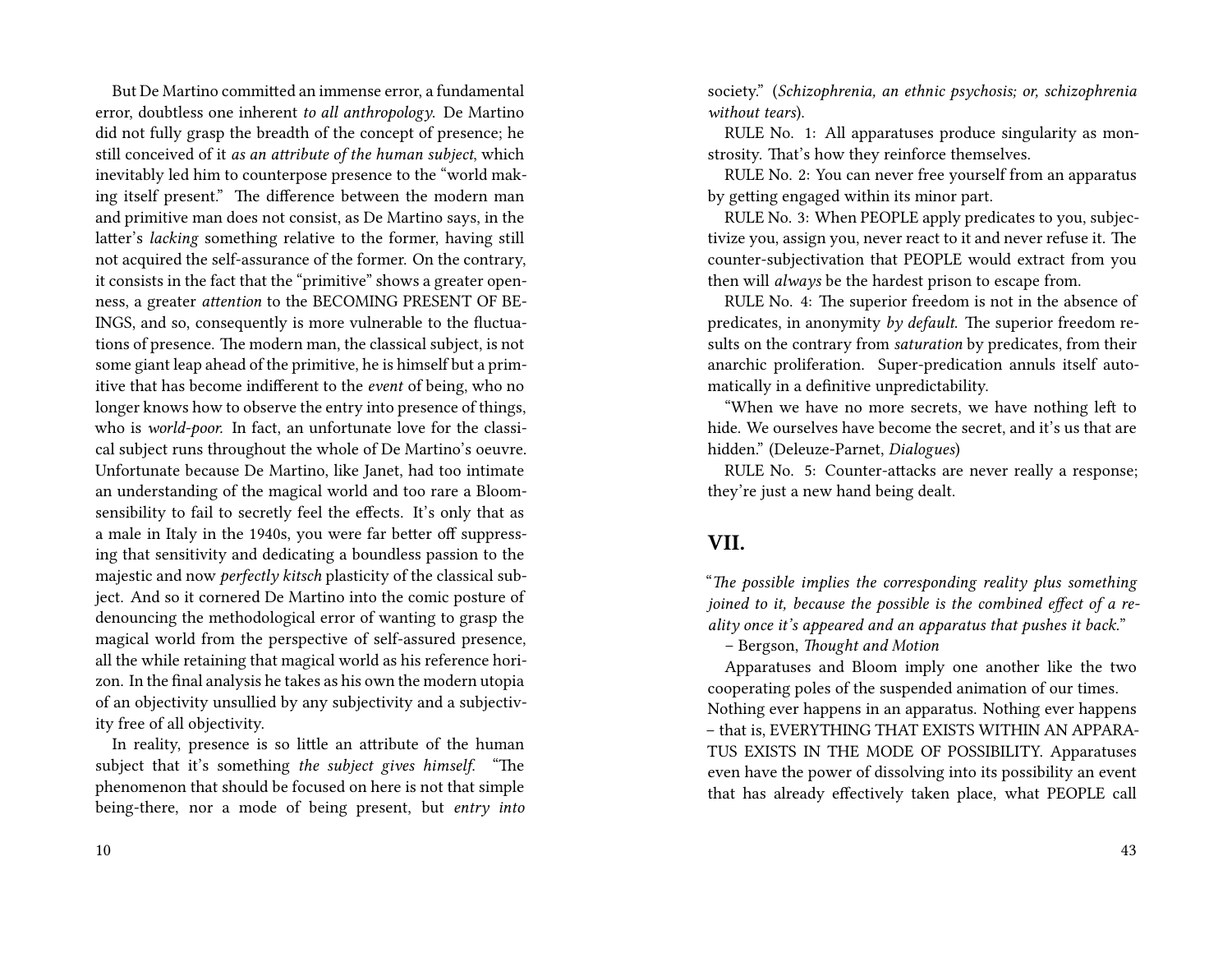We have to learn to erase ourselves, to pass unnoticed through the grey areas in each apparatus, to *camouflage* ourselves behind their majority part. Even in spite of the fact that our first spontaneous impulse would be to counterpose a taste for the abnormal to the desire for conformity, we must learn the art of becoming perfectly anonymous, of offering an appearance of pure conformity. We must acquire the pure art of surfaces, *in order to carry out our operations*. This comes back down to dismissing the pseudo-transgressions of the no less "pseudo" – social conventions, and giving up playing the part of revolutionary "sincerity," "truth," and "scandal" to the benefit of a tyrannical politeness, with which we can keep the apparatus and those possessed of it at a distance. Transgression, monstrosity, abnormality, when *demanded*, form the most devious trap that apparatuses set for us. Our desire for *being* – that is, our wanting to be singular – within an apparatus is our *primary weakness*, by which it holds us fast and enmeshes us within it. Conversely, the desire *to be controlled*, which is so common among our contemporaries, expresses above all the *desire for being*. For us, this desire is rather a desire to be insane, or monstrous, or criminal. But this desire is itself how PEOPLE take control over us and neutralize us. Devereux showed that each culture furnishes those who would like to escape it with a *model negation*, a signposted exit route, with which that culture can channel the driving energy in all transgression into the service of a greater stabilization. Among the Malays it's *amok*, and in the West, it's schizophrenia. The Malay is "pre-conditioned by his culture, perhaps even without his knowledge, but certainly in a nearly automatic manner, to react to almost any kind of violent tension, whether internal or external, with an amok crisis. In the same sense, modern western man is conditioned by his culture to react to all kinds of states of stress with a behavior that in appearance is quite schizophrenic… Schizophrenia is the 'respectable' way of going mad in our

presence, an always-new entry, whatever historical apparatus the given may appear in." (Reiner Schürmann, *The Principle of Anarchy*). Thus is defined the ontological ek-stasy of human being-there, its co-belonging to *each lived situation*. Presence in itself is INHUMAN. An inhumanity that triumphs in the crisis of presence, when being-there imposes itself in all its crushing insistence. The gift of presence thus can no longer be accommodated; all forms-of-life, that is, all manners of *accommodating* such a gift, dissipate. What should be historicized, thus, is not the progress of presence towards some final stability, but the different manners in which it takes place; the different *economies of presence*. And though today, in the Bloom era, there is certainly a generalized crisis of presence, it is only because of how generalized the crisis of economy has become:

THE WESTERN, MODERN, HEGEMONIC ECONOMY OF CONSTANT PRESENCE.

The economy whose nature is the negation of the very possibility of crisis by a blackmailing of the classical subject, that regent and measure of all things. Bloom historically points out the end of the social/magic effectiveness of this blackmail, this fable. The crisis of presence returns again to the horizons of human existence, but PEOPLE don't respond to it in the same way as they did in the traditional world; PEOPLE don't see it for what it is.

In the Bloom era, the crisis of presence is chronicized and objectivized in an immense accumulation of *apparatuses*. Each apparatus operates as an ek-sistential prosthesis impersonally administered to Bloom to permit him to survive through the crisis of presence without knowing it; to remain in it day after day, without however succumbing to it  $-$  a cellphone, a shrink, a lover, a sedative, or a cinema make perfectly suitable crutches, as long as you can change them out often. Considered singularly, apparatuses are merely ramparts erected to keep things from happening; considered as a whole, they are the dry ice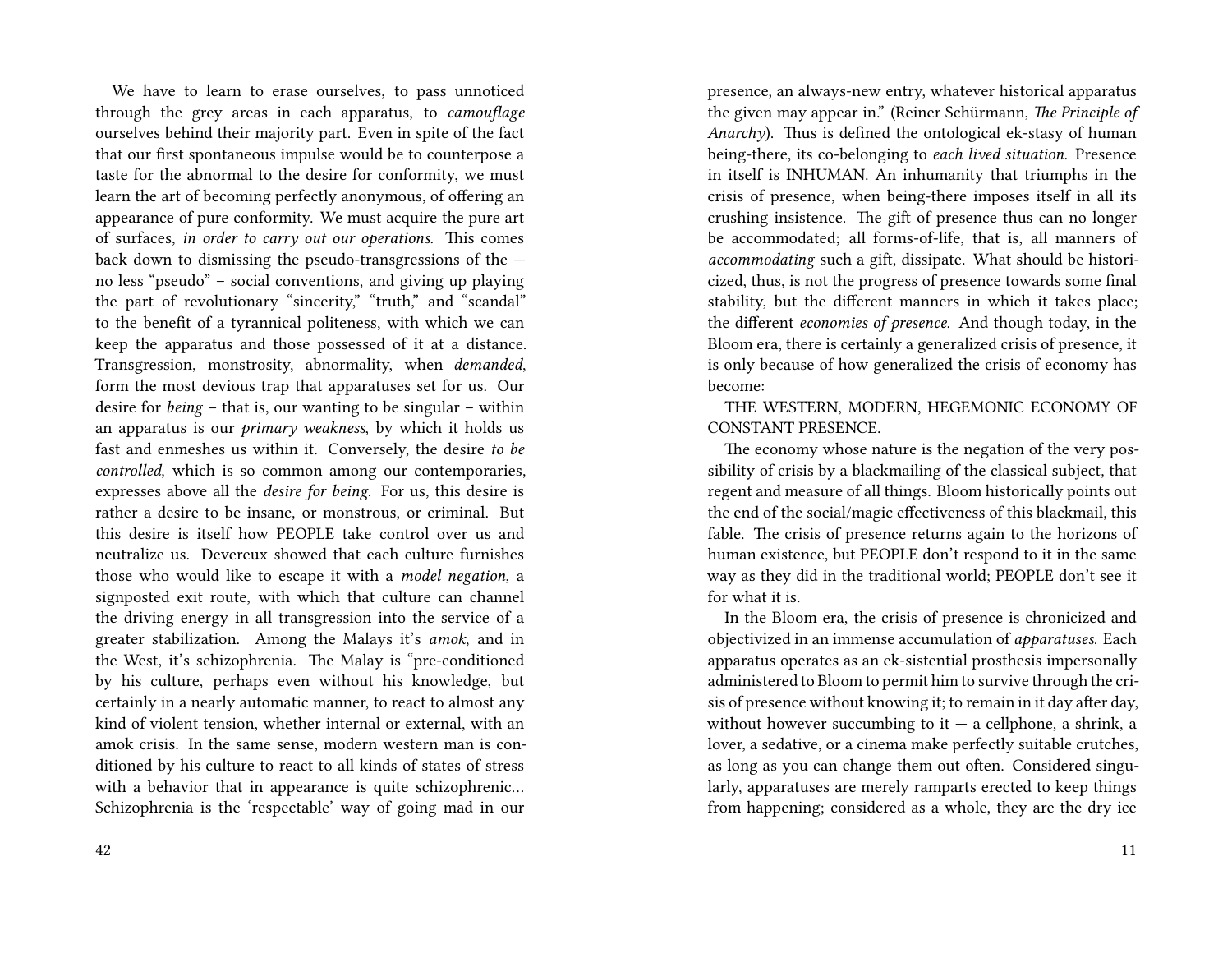that PEOPLE scatter over the fact that each and every thing, in their arrival to presence, carries a world with it. The objective: maintain the dominant economy, whatever the cost, by the authoritarian management everywhere of the crisis of presence, and install just *one present,* against the whole free play of arrivals to presence. In a word: THE WORLD IS TENSING UP.

Ever since Bloom-ness insinuated itself into the heart of civilization, PEOPLE have done all they can to isolate it, to neutralize it. Most often, and quite biopolitically, it is treated as a sickness: this was first called *psychaesthenia,* by Janet, and then *schizophrenia.* Today PEOPLE prefer to speak of it as *depression*. Qualifiers change, or course, but the maneuver is always the same: to reduce any Bloom-manifestations that are too extreme to purely "subjective problems." By circumscribing it as a disease, PEOPLE can individualize it, localize it, and repress it in such a way as to *make it no longer collectively appropriable* for the most part. If we look closely, this has always been the only objective of biopolitics: to guarantee that worlds, techniques, shared dramatizations, *magics,* within which the crisis of presence can be appropriated and overcome, become a center of energy, a war machine. The rupture in the transmission of experience, the rupture in historical tradition, is there and ferociously maintained, in order to ensure that Bloom will remain forever left up to and handed over to himself in everything, to his own solitary mockery, to his crushing and mythical "freedom." *There is a whole biopolitical monopoly on the remedies for presence in crisis, which is always ready to defend itself with the utmost violence.*

The politics that defies this monopoly takes as its point of departure and center of energy the crisis of presence, that is: Bloom. We call this *ecstatic* politics. Its objective is not to abstractly bail out the sinking boat of human presence in dissolution with the use of re/presentations, but rather to elaborate participatory magicks, techniques for inhabiting not a given territory but *a world*. And it is this development, that of play

of apparatuses and signifiers. So, the "anti-globalization" people will oppose their predictable arguments against the "neoliberals." The "unions" will endlessly replay 1936, faced with an eternal Comité des Forges.<sup>3</sup> The police will combat the hoodlums. The "fanatics" will confront the "democrats." The cult of illness will believe itself to defy the cult of health. And all this binary agitation will be the best guarantee of the global sleep. Thus, day after day, PEOPLE will carefully save us the tiresome task of existing.

Janet, who studied all the precursors of Bloom a century ago, devoted a volume to what he called "psychological automatism." In it he discussed all the positive forms of the crisis of presence: suggestion, somnambulism, obsessions, hypnosis, mediumism, automatic writing, mental breakdown, hallucinations, possession, etc. He saw the cause, or rather the *condition* for all these heterogeneous manifestations in what he called "psychological poverty." By "psychological poverty," he meant a general weakness of being, inseparably physical and metaphysical, which corresponds completely to what we call *Bloom*. This state of weakness, he remarks, is also the terrain of healing, notably healing through hypnosis. The more bloomified the subject is, the more suggestible he is, and the more likely it is that he can be cured this way. And the more he conceals his health, the less this medicine is operative, and the less suggestible he will be. Bloom is thus the condition for the operation of apparatuses, and our own vulnerability to them. But, contrary to suggestion, apparatuses never aim to obtain any kind of return to health, but rather to integrate themselves into us as a prosthesis indispensable to our presence, as a *natural* crutch. Apparatuses only quench the thirst for apparatuses in order to make that thirst all the worse. To quote the corpse-chewers over at the CNRS, apparatuses "*encourage the expression of individual differences*."

 $3$  A major steel & armaments industry group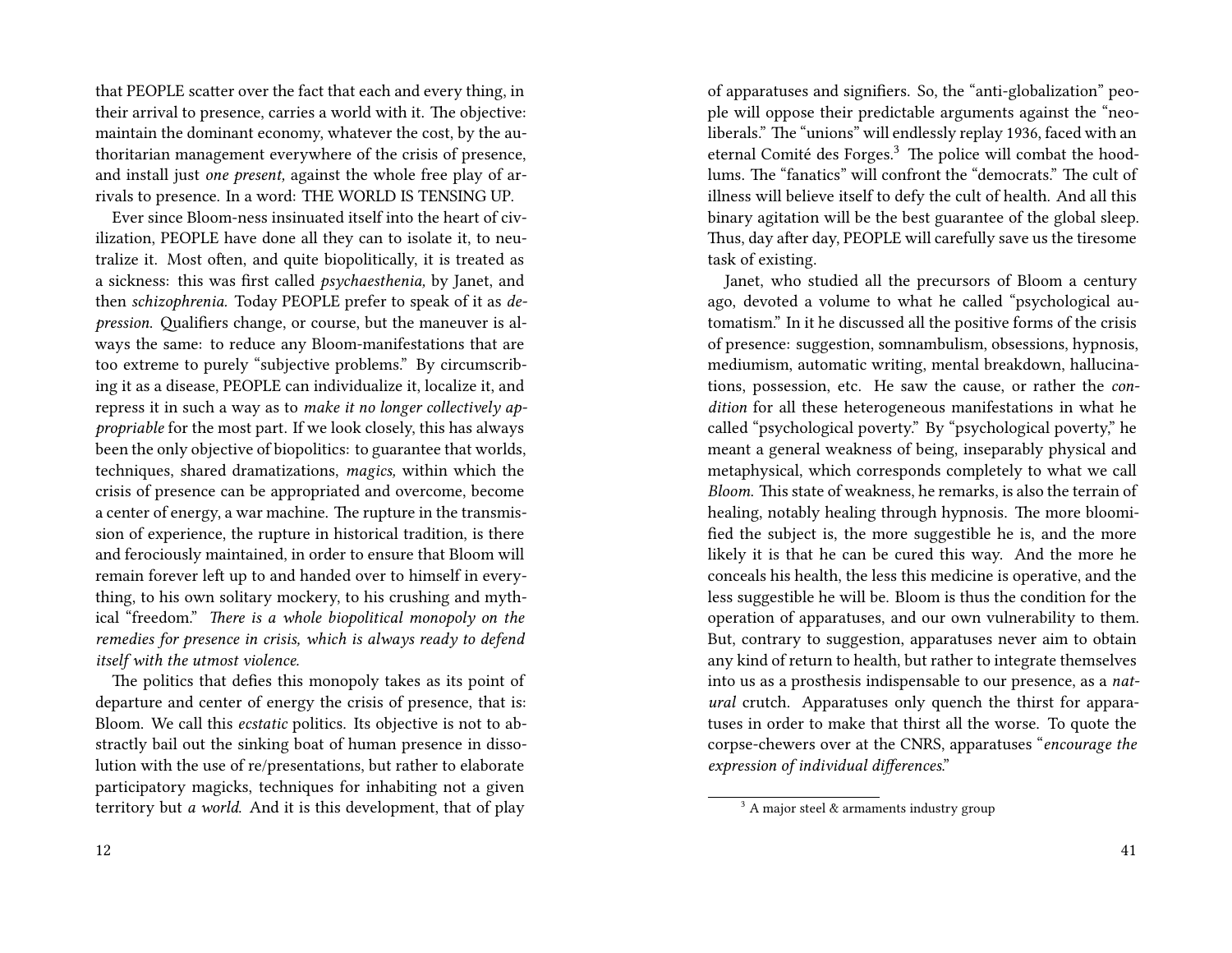*session,* and even of the extreme *possessiveness* that all apparatuses have about them. And it's in the superfluous discussions that punctuate that pitiful get-together that you get that sense. One of the Blooms "present" will begin with a tirade against these civil-servants-always-going-on-strike; that having been posited, and the role being well-known, a counter-polarization of the social-democrat type will then appear from another of the Blooms, who will play his part more or less happily, etc., etc. Here it's not bodies that are speaking, *it's an apparatus that's functioning*. Each of the protagonists activates in series the various little ready-to-use signifier-machines that are always already registered in the *standard* language; in grammar, in metaphysics, in the impersonal "what PEOPLE think." The only satisfaction that we could draw from such

an *exercise* is to have performed brilliantly within the apparatus. *Virtuosity is the only pathetic "freedom" offered by submission to signifier determinisms.*

Whoever speaks, acts, "lives" in an apparatus is in some way *authorized* by it. He is made the author of his acts, his words, his behavior. The apparatus ensures the integration and conversion *into identities* of heterogeneous groups of discourses, gestures, attitudes: of haecceities. It is through the reversion of all events to identities that apparatuses impose a tyrannical local order on the global chaos of the Empire. The production of differences, of subjectivities, also obeys a binary imperative: imperial pacification rests entirely on the staging of so many false antinomies, of so many simulated conflicts: "For or against Milosevic," "for or against Saddam," "for or against violence." … Their invocation, as we know, has quite a bloomifying effect, and in the end obtains from us the omnilateral indifference that is the basis for the full-tilt intrusion of the imperial police. It's the same feeling we get when watching any kind of televised debate, however rarely the actors have any kind of talent: pure amazement while watching the game be so impeccably played; such autonomous life; such artistic mechanics

among the different economies of presence, between different forms-of-life, that requires the subversion and *liquidation* of all apparatuses.

Those who still clamor for a theory of the subject, as if for one last deferment of their passivity, would do well to understand that in the Bloom era *a theory of the subject is no longer possible except as a theory of apparatuses.*

## **II.**

I have for a long time believed that what distinguishes theory from, say, literature, is its impatient urge to convey content, its dedication to *making* itself understood. This effectively specifies theory, theory as the only form of writing *that is not practice*. Thus infinity emerges from theory, which can say whatever it wants to without ever having any consequence; for bodies, that is. Our texts are neither theory, nor negation; they are simply *something else.*

What is the perfect apparatus, the model-apparatus which, after looking it, no misunderstanding is possible about the very notion of what we mean by an apparatus? The perfect apparatus, it seems to me, is the HIGHWAY. There, *maximum circulation coincides with maximum control*. Nothing moves there which is not simultaneously unquestionably "free" and strictly registered, identified, and individuated on an exhaustive record of registrations. Organized into a network, given its own dedicated refueling points, its own police, and its own autonomous, neutral, empty, and abstract zones, the highway system represents the territory itself, laid out in strips through the countryside; a heteropia, the cybernetic heteropia. Everything has been carefully set up so that *nothing happens* ever. And the undifferentiated passing of everyday life is only punctuated by the statistical series, expected and predictable, of *accidents* of which we are informed more than we'll ever see them, and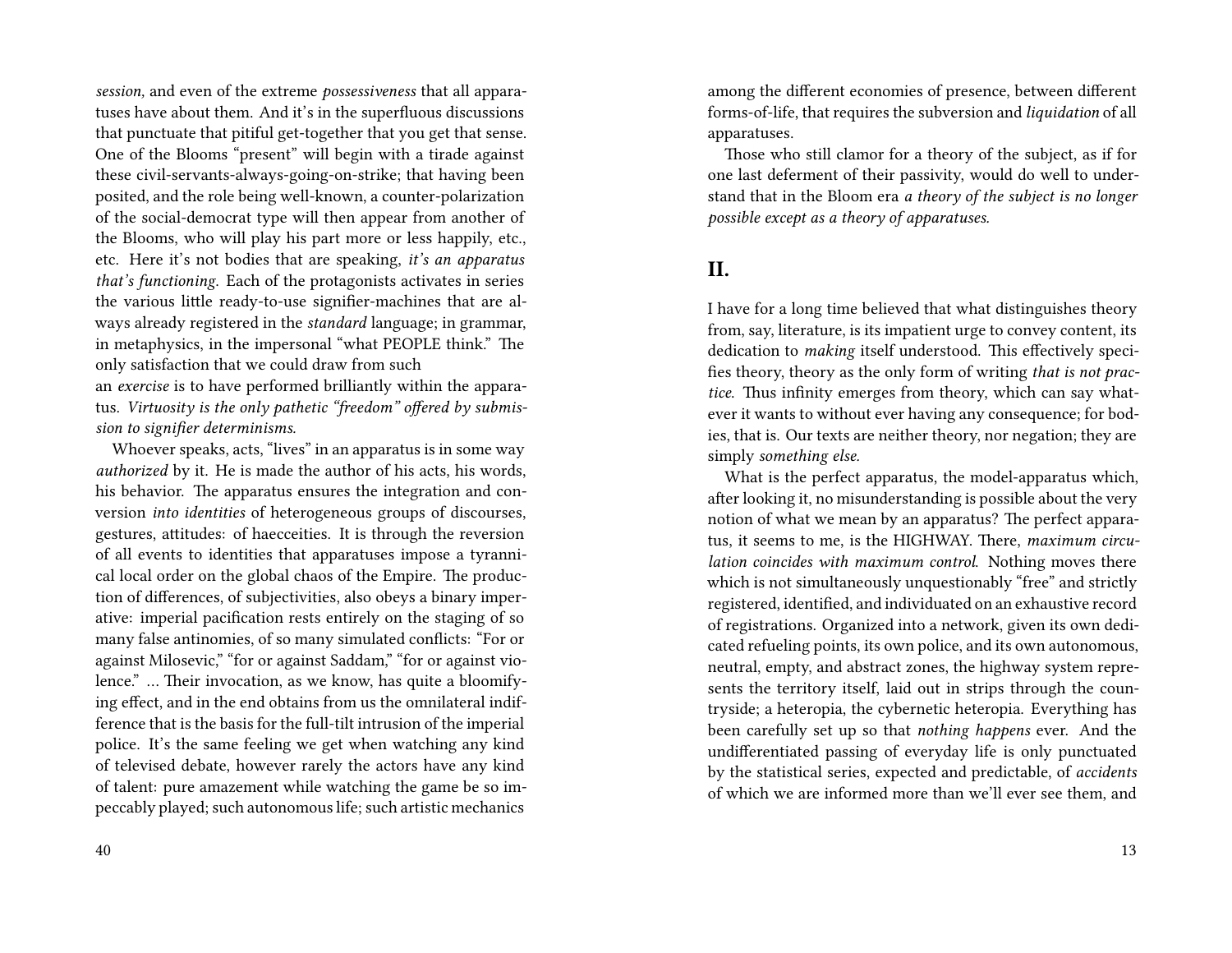which thus are lived not as events, as *deaths*, but as a passing disturbance all traces of which will be erased within the hour. Anyway, PEOPLE die much less on the highways than they do on the interstate freeways, says the Highway Patrol; and from the crushed corpses of animals, mostly indicated merely by the slight movement around them that they cause in the flow of traffic, we are hardly reminded — if at all — what it means TO TRY TO *LIVE* WHERE OTHER PEOPLE *PASS BY.* Each atom of the molecularized flux, each of the impermeable monads of the apparatus, has no need at all, anyway, to be reminded that it's in their best interest to *move on.* The highway is entirely made, with its sweeping turns, its calculated and signalized uniformity, to make all *behavior* (driving) conform to just one: zero surprises, a smooth and calm trip, ending at a destination point, with the whole distance traveled at an average and consistent speed. There's a slight feeling of absence, all the same, from one end to the other of the trajectory; it's as if you can't remain within an apparatus unless you're caught up in getting out of it, and you're never really *there* when you're there. In the end, the pure space of the highway expresses the abstraction of every *place* more than it does of all distance. Nowhere have PEOPLE so perfectly carried out the replacement of places by *names*; nowhere have THEY so perfectly carried out such *nominalist reduction*. Nowhere is separation so mobile, so convincing, and even armed with a language of its own, highway signage, and less susceptible to subversion. The highway, thus, as *concrete* utopia of the cybernetic Empire. And to think, some people really still talk about "information highways" without foreseeing the promise of total policing!

The metro, the *metropolitan* network, is another sort of mega-apparatus, underground this time. There's no doubt, considering the police frenzy that never departed from the  $\mathrm{RATP}^1$  since the Vichy era, that a certain consciousness of this

ensure that it will never condense, *discover itself*, and eventually begin to conspire. It's at this point that the elementary mechanics of Biopower connect directly to the logic of representation such as it dominates in western metaphysics.

The logic of representation is to *reduce* all otherness, to make what is *there* disappear; it comes into presence in pure haecceity, and *provides you with things to think about.* All otherness, all radical differences in the logic of representation, is grasped as the negation of the Sameness that the latter began by positing. Anything that sharply differs from and comes to have nothing in common with that Sameness, is thus pushed back to or projected onto a common plane that *does not exist*, into which a *contradiction* has now been introduced that it is one of the terms of. In apparatuses, what is *not* the norm is thus determined to be its negation, the *abnormal.* What is merely *other* is reintegrated as the other *of the norm*, as its *opposite.* The healthcare-system apparatus thus brings the "sick" into existence as whoever *is unhealthy*. The school apparatus the "dunce" as whoever *is not obedient*. The legal apparatus "crime" as whatever *is not legal*. In biopolitics, what is not normal will thus be handled as pathological, when we know from experience that pathology itself, for the sick organism, is *a norm of life*, and that health is not a particular norm of life but a state of *high normativity*, to a capacity to confront and create *other* norms of life. The essence of all apparatuses is thus to impose an authoritarian division of the perceptible where everything that enters into presence confronts the blackmail of its binarity.

The horrifying aspect of all *apparatuses* is that they are based on the primordial structure of human presence: that we are called, *asked for* by the world. All our "qualities," our "own being," are established in our interplay with beings that we would not be primarily *disposed towards* playing with. For all that, it often happens that, within the most banal apparatuses, like on a Saturday evening drinking among petty-bourgeois couples in a suburban house, you get a sense not of invitation, but of *pos-*

<sup>&</sup>lt;sup>1</sup> Autonomous Parisian Transit Administration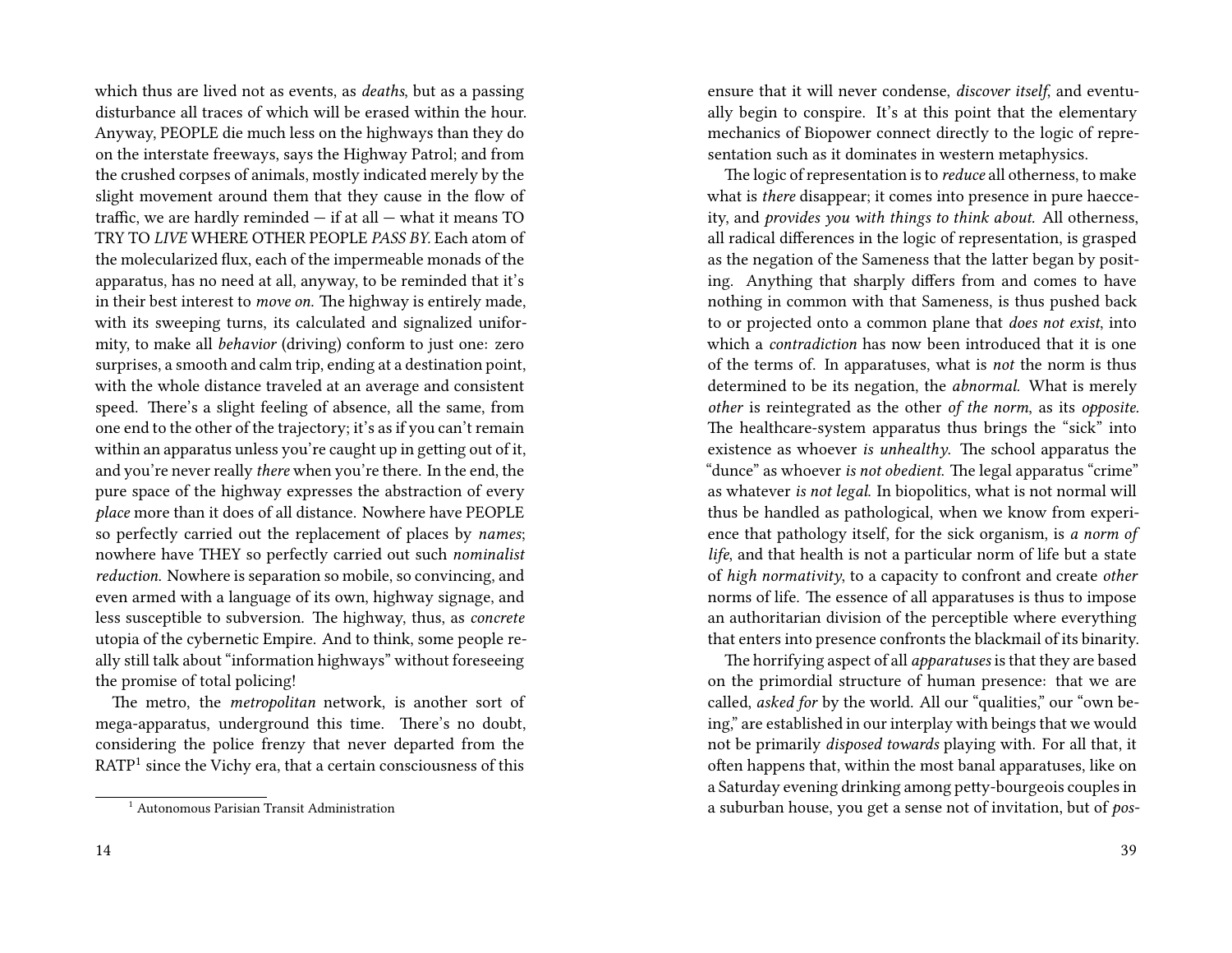of the East-West macro-apparatus, became simply mafias, or adopted an ideology considered demented just because these Political Science academics don't understand their language. In fact, what we're seeing here is the rather unsustainable effect of reduction, obstruction, formatting, and disciplining that all apparatuses exercise on the *savage anomaly* of phenomena. *A posteriori*, national liberation struggles appear less like ruses set up by the USSR, that

conventional costume, than they do the ruse of *something else,* defying the system of representation and refusing to take a place in it.

What must be understood is that all apparatuses operate on the basis of *couples.* Conversely, experience shows that a couple that *functions* is a couple that *forms an apparatus*. And it's couples, and not pairs or doubles, since all couples are asymmetrical and have a major and minor part. The major and minor are not just nominally distinct  $-$  two "contrary" terms can work perfectly to designate the same property. Indeed, in one sense this is what happens most commonly: they designate two *different modalities of the aggregation of phenomena.* The major part of the apparatus is the norm. The apparatus incorporates what is compatible with the norm by the simple act of *not distinguishing it*, leaving it immersed in the anonymous mass bearing the attribution "normal." And so, in a movie theater, whoever doesn't scream, doesn't sing, doesn't undress, who doesn't whatever, will remain indistinct, incorporated into the hospitable mass of spectators, *significant as insignificant*, and unrecognizable. The minor part in the apparatus is thus *the abnormal.* That's what the apparatus brings into existence, singularizes, isolates, recognizes, distinguishes, and then reincorporates, *but as unincorporated, as separate, as differentiated from the rest of the phenomena.* Here we have the minor part, comprised of this ensemble of what the apparatus individuates, predicates, and thus disintegrates, spectralizes, suspends; and PEOPLE have to secure that ensemble to

fact has insinuated itself on all its levels, even its mezzanine passageways. And so, a few years back, in the tunnel walkways of the Paris metro, one could read a long public notice from the RATP, decorated with a lion striking a royal pose. The title of the notice, written in fat, stunning letters, stipulated "THE ORGANIZERS OF PLACES ARE THEIR MASTERS." And whoever deigned to stop and read it would be informed of the intransigence with which the Administration was dedicated to protecting its monopoly over the management of their apparatus. Since then it seems that the *Weltgeist* has made progress among the imitators at the RATP Communications department, since all the ad campaigns now are signed "RATP, the free spirit." Oh the "free spirit." What a fate for that phrase, which has gone from Voltaire to ads for new bank services by way of Nietzsche — *to have* a free spirit more than to *be* a free spirit: that's what Blooms with a hankering for ever further bloomification demand. *Having a free spirit* means the apparatus takes charge of those who submit to it. There's a certain comfort attached to that, and it comes from being able to forget, until further notice, that we are in the world.

Within each apparatus, there is a prior decision hidden. The Kind Cyberneticians of the  $\mathrm{CNRS}^2$  spin it this way: "The apparatus can be defined as the concretization of an intention via the installation of landscaped environments." (*Hermes*, no. 25) *Flow* is necessary for the maintenance of apparatuses, because behind it there's that hidden decision. "Nothing is more fundamental to the shopping center's survival than a regular flow of customers and products," observed the offensive bastards from the Harvard Project on the City. But ensuring the permanence and direction of the molecularized flow, connecting the different apparatuses to one another, requires a principle of equivalence, a *dynamic* principle different from the ongoing norm in place for each apparatus. This principle of equivalence is the

<sup>2</sup> National Scientific Research Center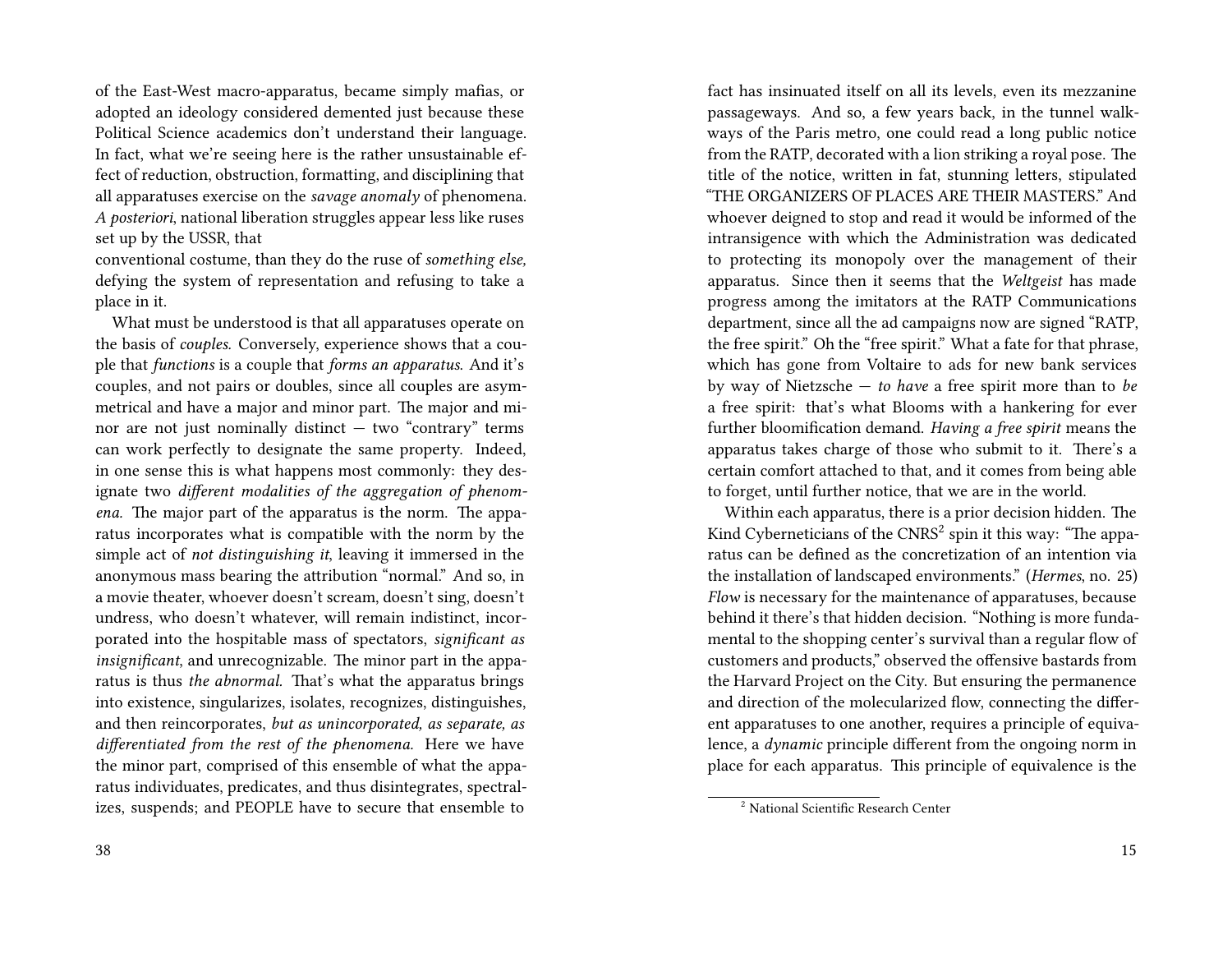commodity. The commodity, that is, *money,* as that which individuates, separates all social atoms, places them alone faced with their bank accounts like christians alone before their God; money that at the same time allows us to continually enter into all apparatuses and at every entry to record a *trace* of our position, of our passage. The commodity, that is, *work,* which allows the greatest possible number of bodies to be contained within a certain number of standardized apparatuses and allows them to be forced to pass through there and to *remain* there, with everyone organizing their own trackability with their résumés — isn't it true after all that to work today is not so much to *do* something as it is to *be* something, and above all to be *available*? The commodity, that is, *the recognition* thanks to which each person self-manages their submission to the police of qualities and maintains a magic distance from other bodies, a distance big enough to neutralize them but not to exclude them from social valorization. And so, guided along by the commodity, the flow of Blooms gently imposes upon him the necessity for the apparatus that includes him. A whole fossilized world survives in this architecture, which no longer needs to celebrate sovereign power *because it itself is now a sovereign power:* it only has to configure the space — the crisis of presence does the rest.

In the Empire, the classical forms of capitalism still live on, but as hollow forms, as pure vehicles in the service of the maintenance of the apparatuses. Their afterglow shouldn't lure us in: they are no longer to be found within themselves; they have become a function of something else. THE POLITICAL NOW DOMINATES THE ECONOMIC. The supreme issue is no longer the extraction of surplus value, but *Control*. The levels of surplus value extraction themselves now only indicate the level of Control which is the condition for it locally. Capital is now but a *means* in the service of generalized Control. And though there is still an imperialism of the commodity, it operates above all as an imperialism of apparatuses; imperialpower that hunts down, excludes, banishes, marginalizes and represses people to a positive power, a power that fabricates, observes, knows; a power that multiplies itself on the basis of its own effects… A kind of power that does not act by separation on large confused masses, but by distribution according to differentiated individualities."

For a long time now western dualism has consisted in positing two opposing entities: the divine and the worldly, the subject and the object, reason and madness, soul and flesh, good and evil, inside and outside, life and death, being and nothingness, etc. Having posed things that way, civilization built itself up as the struggle between the one and the other. It was an excessively costly logic. The Empire, obviously, goes about things differently. It still moves within these dualities, *but it no longer believes in them.* In fact, it is content to merely *make use* of each of these couplets from classical metaphysics for the purpose of maintaining order, that is: as a binary machine. An "apparatus," thus, means a space polarized by a false contradiction in such a way as to make everything that happens within it and passes through it *reducible* to one of two terms. The most gigantic apparatus of this kind ever created was obviously the geo-strategic "East vs. West" macro-apparatus, where the "socialist bloc" was directly opposed to the "capitalist bloc." All rebellion, all otherness that manifested itself *anywhere at all* thus had to be in allegiance to one of the identities proposed, or find itself lumped in with the pole that was officially the enemy of the power structure it was fighting against. In comparison to the residual power of the Stalinist rhetoric, "you're just playing the game," – Le Pen, the right wing, globalization, whatever – which is but a reflex transposition of the old "class against class" logic, consider the violence of the currents that pass through all apparatuses, and the incredible noxiousness of western metaphysics in its putrefaction. A commonplace thing among geo-politicians is to scoff at those ex-guerrilla Marxist-Leninists of the "Third World" who, after the collapse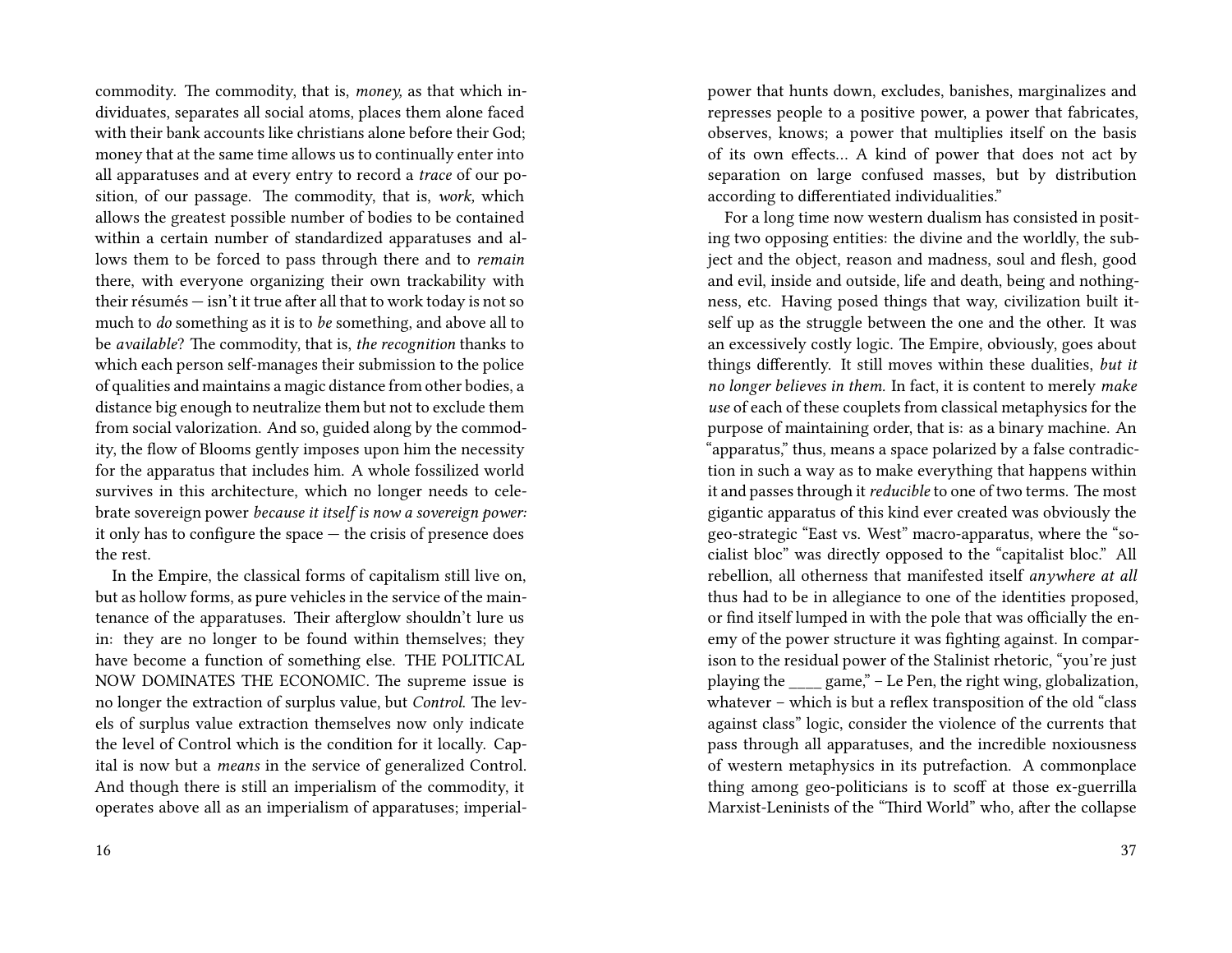whole gigantic architecture of surveillance, identification, and selection apparatuses. The city, says Foucault, "was divided into districts; the districts were divided into neighborhoods, and then in those neighborhoods the streets were separated out. The streets had watchmen assigned to them, the neighborhoods had inspectors, each district had district managers, and the city itself had either a governor named for these purposes, or had aldermen who, at the moment the plague was first seen, had received an expansion of their powers. It was an analysis of the territory even to its smallest elements, and the organization, over the whole of the territory thus analyzed, of an uninterrupted power… a kind of power that was also contained in its exercise, and not just in its hierarchical pyramid, since surveillance had to be exercised in a continual manner. The sentinels had to always be present at the ends of the streets, and the neighborhood inspectors had to carry out inspections twice a day every day to ensure that nothing that was happening in the city would escape their notice. And everything that was thus observed had to be recorded in a permanent manner, both in that space of visual examination, and also in the transcribing of all the information on large ledgers. When the quarantine process began, all the citizens that were present in the city had to give their names. Their names were written on a series of ledgers… And every day the inspectors had to drop by every house, stop there, and call out. Each individual had a window to appear at, and when their names were called they had to present themselves at that window. If they did not appear there, that was taken to mean that they were in bed; if they were in bed they must be sick; and if they were sick they were dangerous – and, consequently, action would have to be taken." What Foucault is describing here is the operation of a paleo-apparatus: the anti-plague apparatus, whose nature, far beyond fighting the plague, was to produce bodies *as plague-stricken*. With apparatuses, thus, there is an evolution "from a technology of

ism that responds to just one necessity: the need for a TRAN-SITIVE NORMALIZATION OF ALL SITUATIONS. It's about extending circulation *between* apparatuses; it's what forms the best vector of universal trackability and *orderly flows*. There as well, our Kind Cyberneticians have a knack for phrasing: "In general, the autonomous individual, seen as a carrier of his own intentionality, appears as the apparatus' central figure… We don't orient individuals anymore; the individuals orient themselves within the apparatus."

There is nothing mysterious about the reasons why Blooms submit so massively to apparatuses. Why on certain days I don't steal anything from the supermarket; either because I feel too weak or I'm lazy: to not steal is comfortable. To not steal is to absolutely melt into the apparatus, to conform to it to not have to uphold the force relations underlying it: the force relationship between a body and the aggregate of employees, the security guards, and possibly the police. Stealing forces me into presence, makes me pay attention, puts me on a level of exposedness over the physical surface of my body which some days I just don't have it in me to go for. Stealing forces me to *think through my situation*. And sometimes I don't have the energy. So I pay, I pay to be rid of the very experience of the apparatus in all its hostile reality. It is my *right to absence*, in fact, that I'm claiming.

## **III.**

*What can be shown cannot be said.*

- Wittgenstein
- *The statement is not the said.*
- Heidegger

There is a materialist approach to language which starts with the fact that what we perceive is never separable from what we know about it. *Gestalt* long ago showed how, when faced with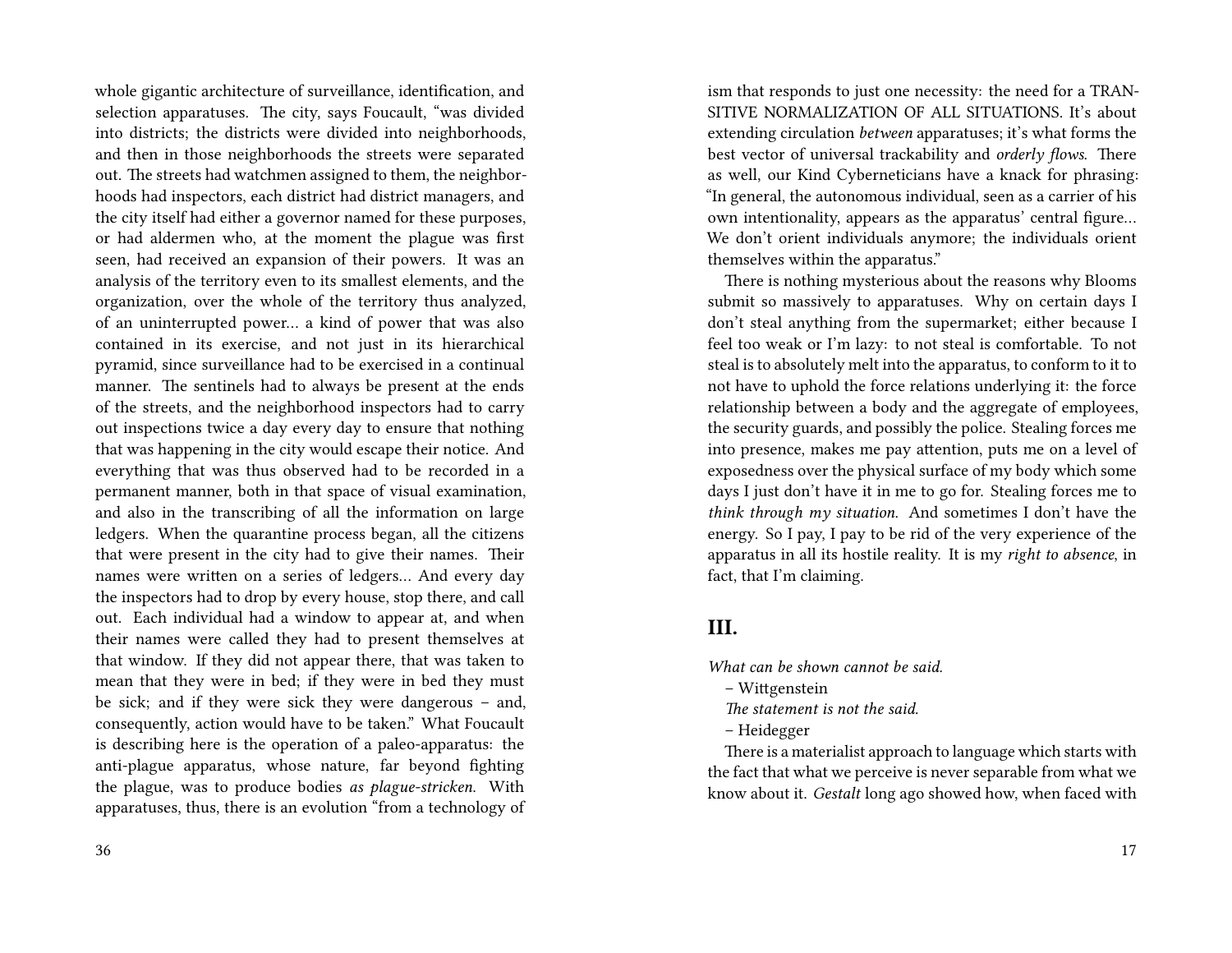a confused image, the fact of our being told that it shows a man sitting on a chair or a half open can is enough to make those things appear to us. The nervous reactions of a body, and thus certainly of its metabolism, are strictly linked to, if not directly dependent on, the whole of its representations. Admitting this is necessary not so much for establishing the value of, but more the *vital significance* of each metaphysic, and its incidence in terms of forms-of-life.

Let's now imagine, after all that, a civilization where grammar would have at its center, namely in the use of the most popular word in its vocabulary, a sort of defect, a failure such that everything would be perceived not only from a falsified perspective, but in the majority of cases from a *morbid* perspective. Let's imagine then what the standard psychology of its users would be, their mental and relational pathologies, the diminished life that they'd be exposed to. Such a civilization would certainly be unlivable, and would only spread disaster and desolation everywhere it extended itself to. And western civilization is just such a civilization, and this word is quite simply the verb *to be.* The verb *to be*, not in its auxiliary or existence related uses — "that's" — which are relatively inoffensive, but in its attributive uses — this rose *is* red — and its identity uses — a rose *is* a flower — which authorize the purest falsifications. For example, in saying "this rose is red," I give to the subject, "rose," a predicate that is not its own, one that is rather a predicate of  $my$  perception: it's me  $-$  I'm not colorblind, I'm "normal," and I perceive this particular light wavelength as "red." To say "I perceive the rose to be red" would be less objectionable. As for the statement "a rose is a flower," it allows me to erase myself opportunely from behind the classification operation that *I* am carrying out. It would thus be more suitable to say "I class the rose as among the flowers," which is a standard formulation in Slavic languages. It is quite evident, next, that the identity effects of *to be* have a totally different emotional scope when they allow one to say of a man with

into existence *as a fare-cheater.*" The essential thing is that "*as*." Or, more precisely: the manner in which the apparatus *naturalizes* and *hides* that "*as.*" Because the apparatus has a way of making itself forgotten, of *erasing* itself behind the flow of bodies passing through it, its permanence is based on the continual updating of the submission of bodies to its operation – to its existence – which is *posed* every day and definitively. The apparatus installed thus configures space in such a way that this configuration itself remains out of the picture, like a pure given. From its manner of being taken for granted arises the fact that what it brings into existence does not appear as having been materialized by it. Thus the "anti-fraud gate" *realizes* the predicate "fare-cheater," more than it actually keeps people from getting out of paying their train fare.

AN APPARATUS PRODUCES A GIVEN BODY, QUITE MATERIALLY, *AS THE SUBJECT* OF THE INTENDED PREDICATE.

The fact that each being is now produced by apparatuses as a *specific kind* of being defines a new power-paradigm. In *The Abnormals*, Foucault says that the historical model for this new kind of power, the *productive* power of apparatuses, can be found in the city in times of plague. It is thus at the very heart of administrative monarchies that the form of power that was to supplant them was first experienced. It's a form of power that no longer operates by exclusion, but by inclusion; no longer by public executions, but by therapeutic punishments; no longer by arbitrary removal, but by vital maximization; not by personal sovereignty, but by the impersonal application of faceless norms. The emblem of this mutation of power, according to Foucault, is the *management* of the plague carriers, as opposed to the *banishment* of the lepers. The plague carriers, in effect, were not excluded from the cities and relegated to somewhere outside them like the lepers were. On the contrary; they took the plague as an opportunity to deploy a whole ensemble of interlocking equipment; to spread out a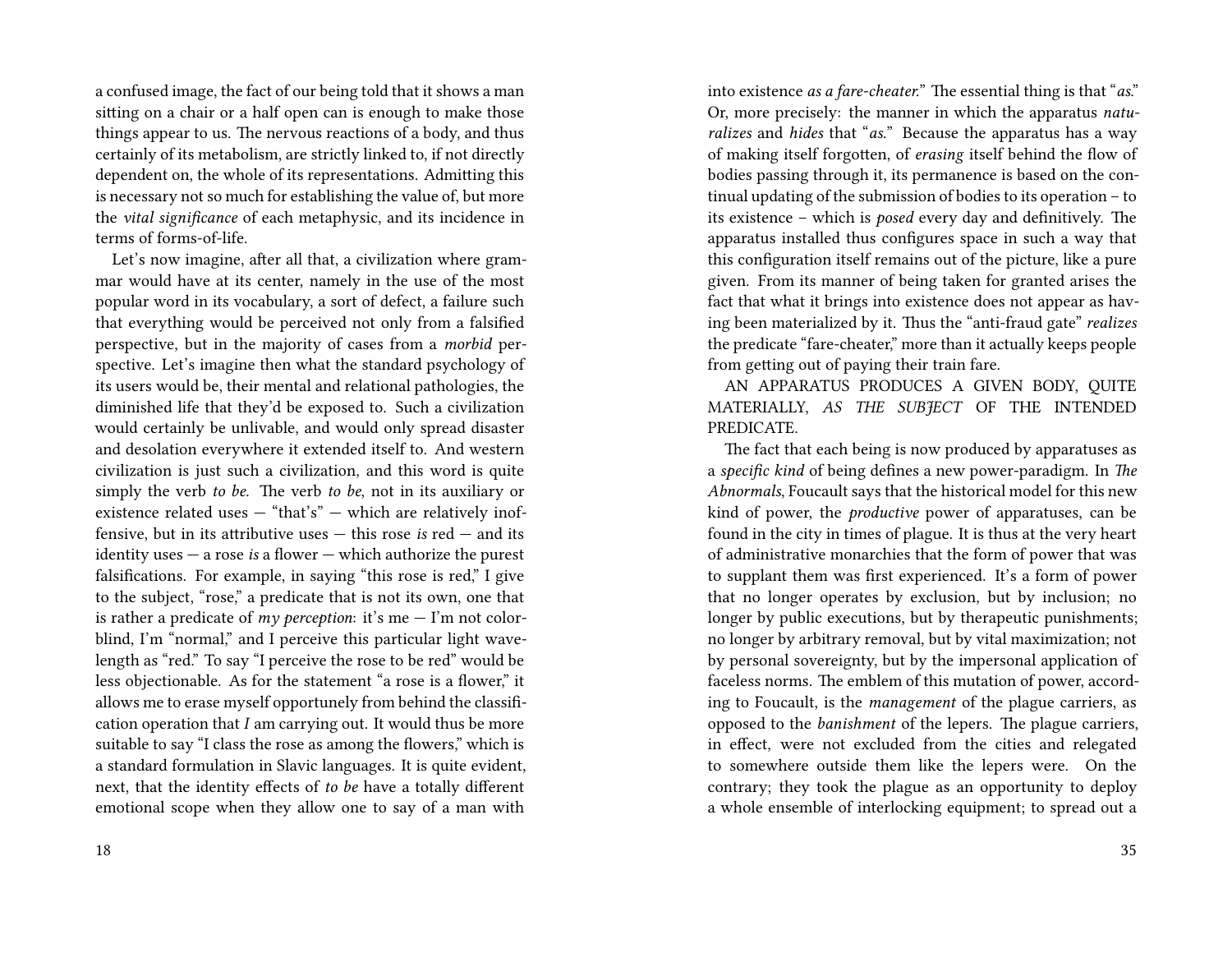# **VI.**

Power speaks of "apparatuses": the vigipirate (national security alert system) apparatus, the RMI (minimum guaranteed income) apparatus, the educational apparatus, the surveillance apparatuses… And that lets it give its incursions an air of reassuring precariousness. Then, as time makes the novelty of what it's introduced begin to fade, the apparatus enters into the "order of things," and it becomes the precariousness of those whose lives take place in them that's remarkable. The sellouts that write for the magazine *Hermes*, particularly those that wrote issue number 25, did not expect it would be them that would be asked, in order to contain and spread thin the general social implosion, to start the simultaneously discreet and massive work of legitimating domination. "Society," they say, "is seeking new modes of regulation in order to be able to face these difficulties. Apparatuses appear to be one of these attempts at a response. They allow adaptation to these fluctuations while at the same time tagging and signposting them… They are the product of a new proposition for articulation between the individual and the collective, ensuring that minimal interdependence will be maintained, based on a generalized fragmentation."

When confronted with any apparatus, for example a entry gate on the Paris subway, the wrong question to ask is "what's that for?" and, in that case, the wrong answer is: "it's for preventing fraud." The correct question to ask is the materialist question, the *critical-metaphysical* question, which on the contrary is: "what act, what *operation* does this apparatus carry out?" And the answer then would be "this apparatus singularizes and extracts illegal bodies from the indistinct mass of 'users' by forcing them to make some kind of easily spotted movement (jumping over the turnstile, or slipping past just behind a 'legal user'). Thus the apparatus *brings into existence* the predicate 'fare-cheater,' that is, it brings a particular body

white skin "he is White," or to say of someone with money "he is rich" or of a woman who behaves in a slightly more free manner "she is a slut." We aren't making some denunciation of the supposed "violence" of such statements and thus preparing the advent of a new language police of some kind, an expanded *political correctness* which would see to it that each phrase carried with it its own scientific accuracy gauge. This is about knowing what we're doing, what PEOPLE are doing *to us*, when we speak: and knowing it *together.*

The logic underlying these uses of the verb *to be* is qualified as *aristotelian* by Korzybski; we simply call it "metaphysics" and in fact we aren't far from thinking, like Schürmann, that "metaphysical culture as a whole shows itself to be a universalization of the syntactic operation called predicative attribution." What is at play in metaphysics, and notably in the social hegemony of the identifying "*is,*" is equally the negation of becoming, of the *event* of things and beings. "'Am I tired?' That doesn't mean much at first. Because my tiredness is not my own, it's not me that's tired. 'There's something tiring.' My fatigue is part of the world in the form of an objective consistency, a dull thickness in things themselves, the sun and the road uphill, and the dust and the potholes." (Deleuze, *Sayings and Profiles,* 1947.) In place of the event, "there's something tiringTIE A RING," metaphysical grammar forces us to declare a subject and then to bring its predicate back to it: "I am tired" – that's the arrangement of a position of retreat, an ellipsis of being-in-the-situation, the erasing of the form-of-life announcing itself from behind its announcement, behind the autarchic pseudo-symmetry of the subject-predicate relationship. Naturally, the *Phenomenology of Mind,* that vault key to the western repression of determinity and forms-of-life, that basic training course for all future absence, opens with a justification for this disappearance. "To the question, *what is the now*," writes our Bloom-in-chief, "we reply, for example: *now is nighttime.* To prove the truth of this perceptible certainty a simple experi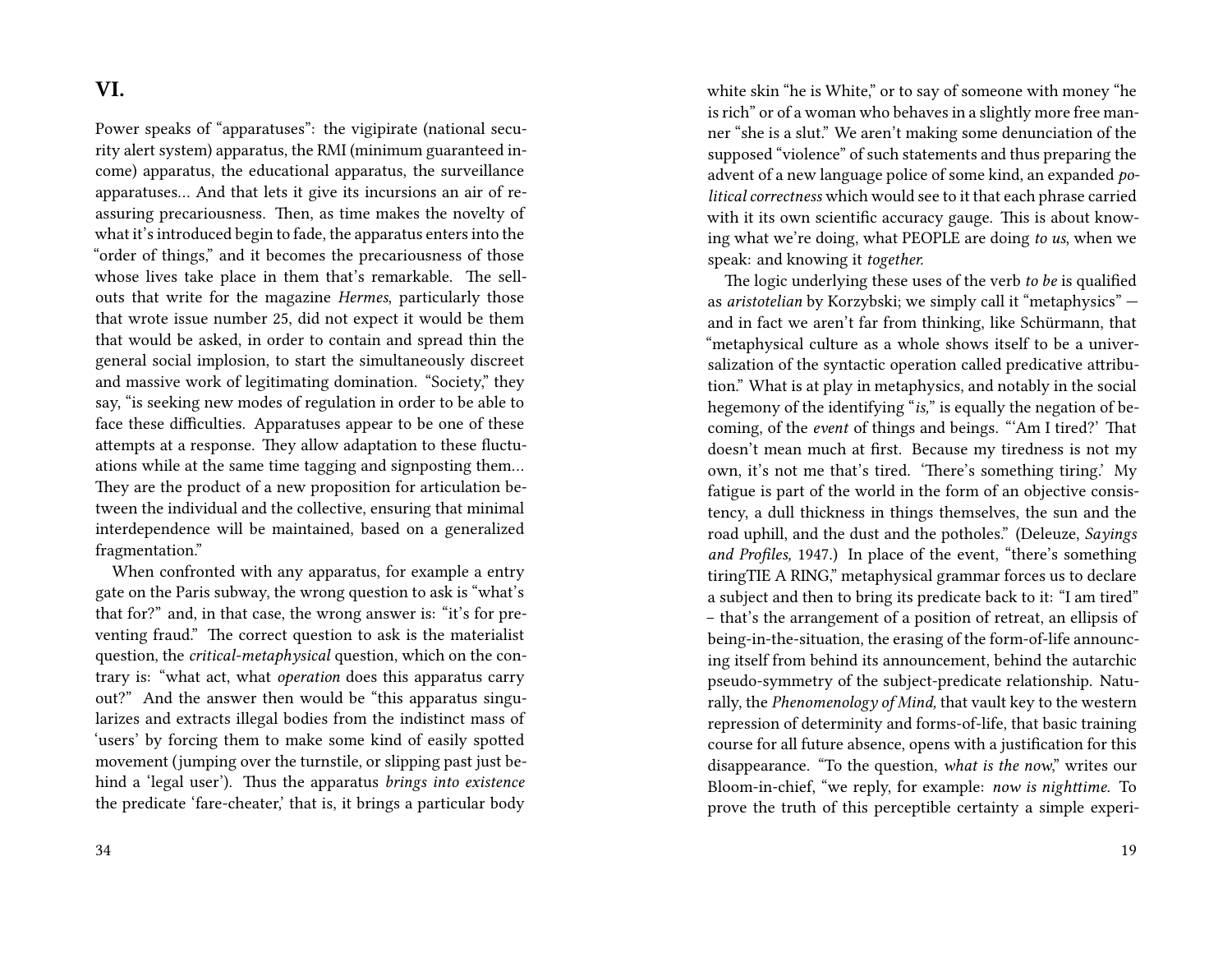ment will suffice. We note, in writing, this truth: a truth loses nothing by being written down and just as little in being preserved. If we now return to that truth at noon, we must say that it has gone stale." The glaring bait and switch here consists in the reducing the air of nothingness, the statement, to the said; to postulating the equivalence of the pronouncement made by a body in a situation, the said *as an event*, and the objectivized, written pronouncement, which remains, *like a footprint,* in indifference to all situations. From the one to the other, it is time, it is *presence* that falls through the trapdoor. In Wittgenstein's last written piece, *On Certainty*, whose title sounds like a kind of response to the first chapter of the *Phenomenology of Mind,* he went deeper into the issue. Paragraph 588: "But by using the words  $'I$  know that it is a  $\ldots$ , am I not saying that I find myself in a certain state of being, whereas the simple affirmation "It is a \_\_\_" does not. And nevertheless I'm often asked, after an affirmation of this kind: 'how do you know?' — 'Well, first of all for the simple reason that the fact of my affirming it lets you know that I think I know it.' This could also be explained as follows: in a zoo, one could put up a sign saying 'this is a zebra,' but not a sign saying 'I know this is a zebra.' 'I know' only means anything when it's coming out of a person's mouth."

The Power which has made itself the inheritor of all western metaphysics, Empire, draws all its strength from it, and all the immensity of its weaknesses as well. The extravagant control machinery, all the equipment for constantly stalking people that it's set up all over the planet, by the very excess of its watching betrays the excess of its blindness. With all the "intellects" it self-flatteringly thinks it has mobilized into its ranks it only confirms the obvious fact of its stupidity. It's striking to see how beings slide along among their predicates more and more from one year to the next, among all the identities PEOPLE make for them. Bloom certainly is making progress. Things are becoming indistinguishable. PEOPLE and standard forms of crime – TODAY, EVERYBODY STEALS. The experience of theft is phenomenologically something *totally different* than the so-called motives that are reputed to "drive" us to it, and which we ourselves put forth. Theft is not a transgression except from the perspective of representation: it is *an operation on presence,* a reappropriation, an *individual* re-conquest of presence, a re-conquering of the self *as a body within space*. The *how* of "theft" has nothing to do with its apparent act relative to law. This *how* is the *physical* consciousness of space and the environment, of the *apparatus,* that I am cornered into by theft. It is the extreme attention I give to bodies when cheating my subway fare, alert to the slightest sign that could indicate a ticket-inspectors' patrol. It's the almost scientific knowledge of the conditions I'll be operating in that is required for the preparation of any sizable crime. There's a certain incandescence of the body contained in crime, a transformation of the body into an ultra-sensitive impact surface, that's the real experience of crime. When I steal, I split myself in two, into an apparent, evanescent presence without thickness, absolutely ordinary – and a second one, a whole, intensive, and internal presence, where every detail of the apparatus surrounding me comes to life, with its cameras, its security guards, the *gaze* of its guards, the axes of vision, the other customers, the *gait* of the other customers. Theft, crime, and fraud are the conditions for a solitary existence at war against bloomification, against bloomification *by the apparatuses*. It is the non-submission proper to the isolated body; the resolution to escape, by playing a pro-active kind of game – even all alone and in a precarious manner – from a certain state of shock, a half-sleep, from the absence from the self which is the basis for all "life" within the apparatuses. The question, starting from that *necessary* experience, is how to move forward into conspiracy, and start organizing a real circulation of illegal knowledge, a criminal science. The purpose of the SASC is to facilitate that passage into the collective dimension.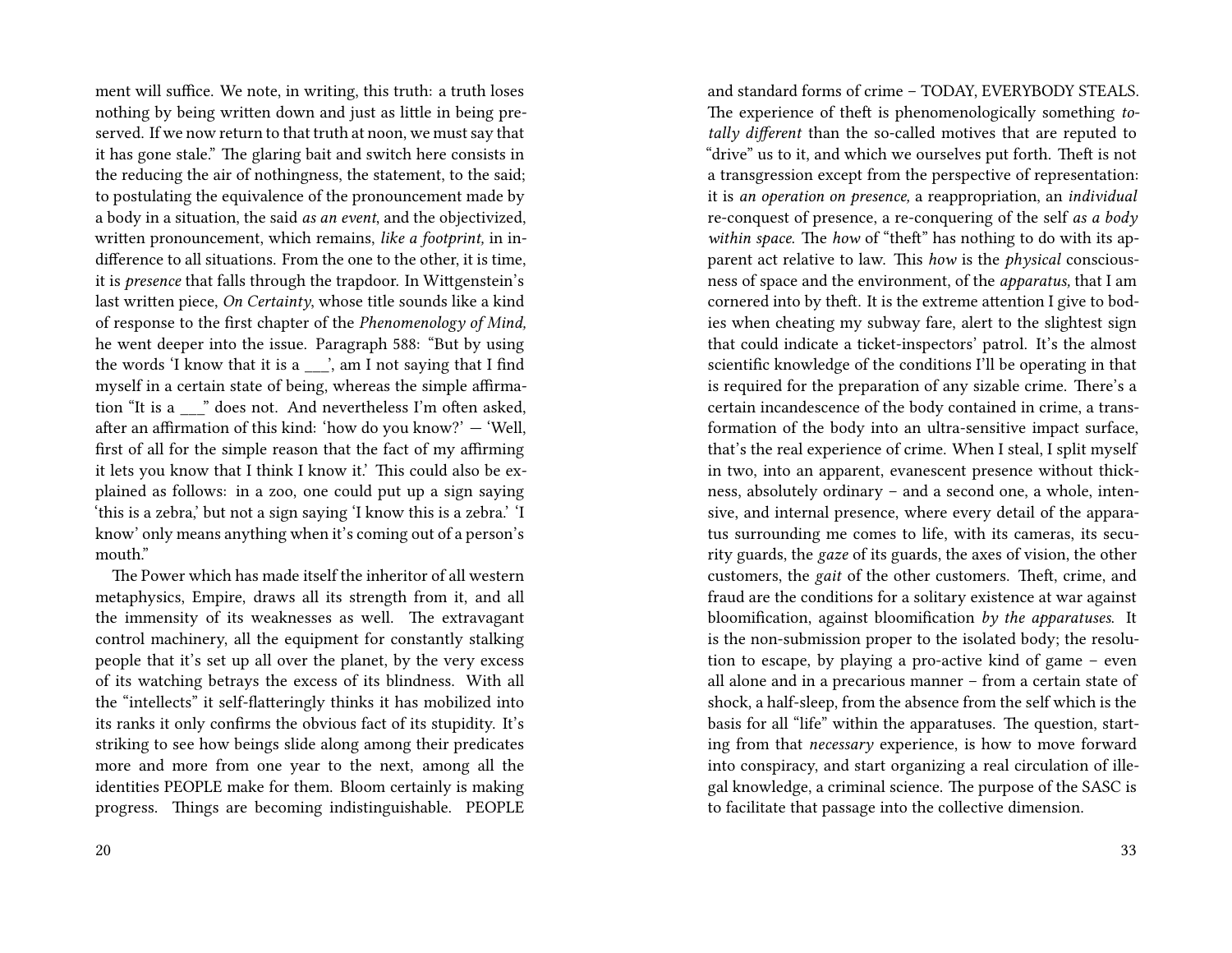#### BECOMING A SORCERER.

"To stop the dissolution, there is one path: going deliberately to the limit of your own presence, and taking that limit as the coming object of a specific *praxis*; placing yourself in the heart of limitation and becoming its master; identifying, representing, calling up 'spirits,' acquiring the power to call upon them at will and make use of their work for the benefit of a professional practice. The sorcerer follows precisely that path: he transforms critical moments of being-in-the-world into moments of courageous and dramatic decision, the decision to situate himself within the world. Considered as a *given*, his being-in-the-world risks dissolving: it is still not really given. With the beginning of the vocation — with his initiation — the magician unmakes this given in order to *remake* it in a second birth; he goes back down to the limit of his presence so as to reconstruct himself in a new and well-delimited form: the techniques proper to favoring the mutability of presence, like trance itself and similar states, express precisely this being-*there* that unmakes itself to remake itself, which goes back down to its *there* so as to rediscover itself in a dramatically sustained and guaranteed presence. Moreover, the mastery that he has attained to allows the magician to plunge not only into his own mutability, but equally into that of others. The magician is he who knows how to *go beyond himself*, not in the ideal sense, but in the truly existential sense. He for whom being-in-the-world constitutes itself as a problem, and who has the power to procure his own presence for himself, is not just a presence among others but a being-in-the-world that can make itself present among all others, decode their existential drama and influence its course." This is the starting point for the communist program.

Crime, contrary to what Justice insinuates, is never an act, a deed, but a *condition of existence*, a modality of presence common to all the agents of the Imaginary Party. To prove it, just think of the experience of theft or fraud, the most elementary

have an ever-harder time making people who think into "intellectuals," making people who work into "wage laborers," making people who kill into "murderers," making politically militant people into "militants." Formalized language – the arithmetic of norms – doesn't engage with any substantial distinctions. Bodies don't let themselves be reduced anymore to the qualities PEOPLE would like to attribute to them. They refuse to *incorporate* themselves into them anymore. They just leave, silently. Recognition, which first of all is the name for *a certain distance between bodies*, has overflowed at all points. It can no longer account for what is happening *between bodies*. Apparatuses are thus necessary; more and more apparatuses: to stabilize the relationship between the predicates and the "subjects" that obstinately escape them; to counteract the diffuse creation of asymmetrical, perverse, complex relationships with these predicates – in order to produce information and to produce the real *as information*. Obviously the deviations that the norm allows, and with the use of which bodies are individualized/distributed, are not sufficient anymore to maintain order; and moreover they have to make terror reign, the terror of *too much* deviation from the norm. There's a whole new police of qualities, a whole ruinous network of micro-surveillance, micro-surveillance at all moments and of all spaces, which have now become necessary to ensure the artificial stability of an imploding world. Obtaining self-control by everyone requires a new densification, a mass spread of ever more integrated, ever more underhanded control apparatuses. "The apparatus: an identity-crisis aid" wrote the fucks over at the CNRS. But whatever PEOPLE do to ensure the dreary linearity of the subject-predicate relationship, to subject every being to his or her representation in spite of the underlying detachment between them, in spite *of Bloom*, won't do any good. The apparatuses can try to fix and preserve expired economies of presence, make them persist beyond their happening, but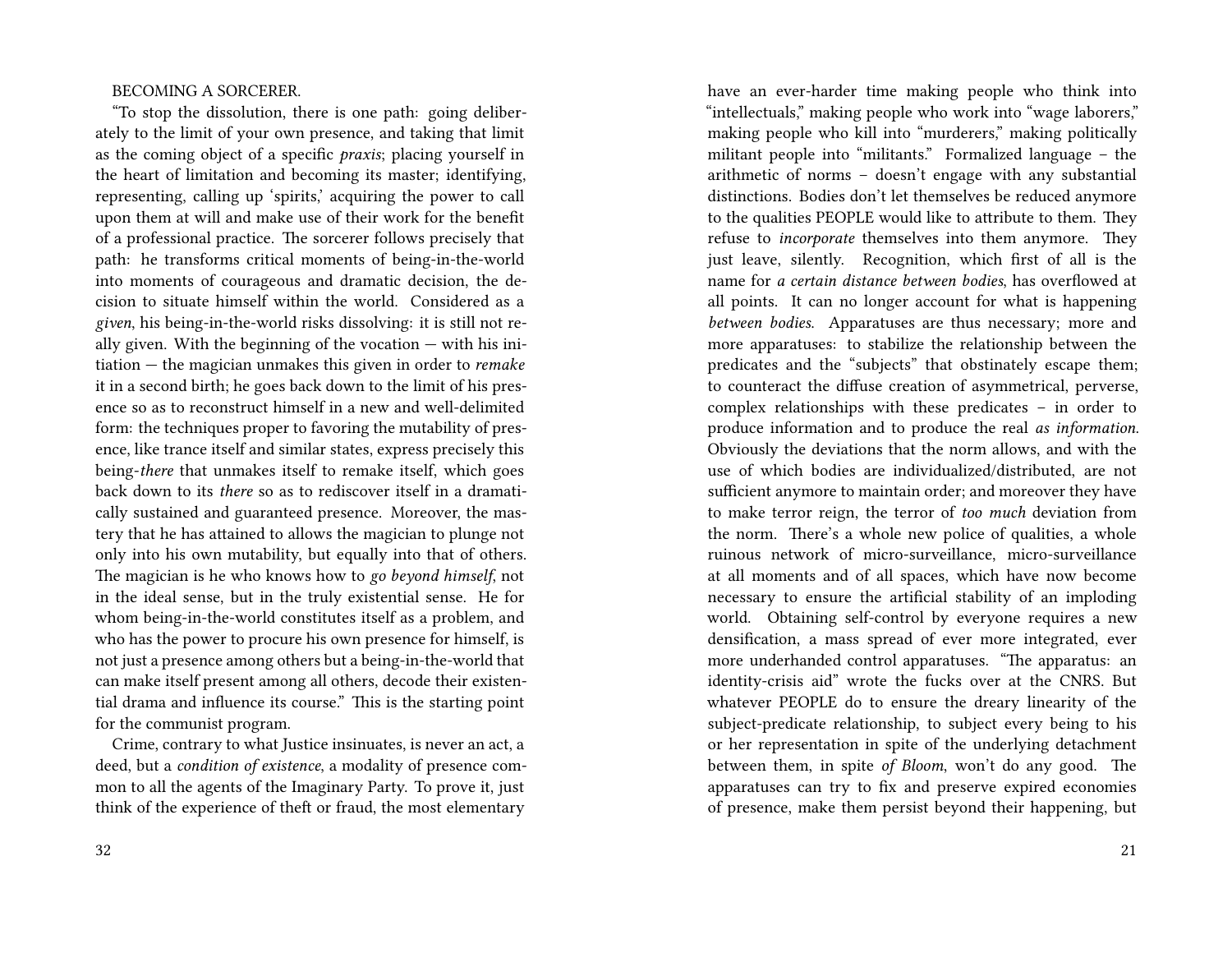they are powerless to stop the *siege of phenomena*, which will eventually drown them. For the time being, the fact that it's not a being itself that is most often the carrier of the qualities we attribute to it, but rather it's that our perception proves more and more clearly the fact that our metaphysical poverty, the poverty *of our art of perception*, makes us experience everything as quality-less, and makes us *produce the world as deprived of any qualities*. In this underlying collapse, things themselves, free from all attachments, come more and more instantly into presence.

In fact, *each detail* of a world that has become foreign to us precisely in its details now appears to us as an appar*atus,* as an *apparatus.*

# **IV.**

*Our reasoning is the differentiation of discourse, our history the differentiation of time, our self the differentiation of masks.*

– Michel Foucault, *Archaeology of Knowledge*

It's part of a hugely overarching paradigm of thought that such thought wants to *know what it's doing,* to know *what kinds of operations it's engaged in.* Not in aiming to arrive at some final, prudent, measured Reason, but on the contrary to *intensify* the dramatic enjoyment attached to the game of existence, even in its inevitabilities. It's obscene, obviously. And I must say that wherever one goes, in any milieu one moves within, all *situation-based* thinking is immediately seen and warded off as perversion. To obviate this unfortunate reflex, it's true that there is always at least one presentable way out, which is to make such thinking out as a *critique*. In France, that's something PEOPLE are avid for. By showing myself to be hostile to that which I have penetrated the functioning and determinisms of, I protect from myself exactly what I want to annihilate, make it safe from *my practice.* And it is precisely that,

ibility. It is thus inevitable that the Empire, which is propped up on production-hysteria, is also propped on transparencyhysteria. The surest method to prevent the free arrival into presence of things is still to provoke it at all moments, tyrannically.

Our ally, in this world delivered over to the most ferocious, constant search-and-seizure, delivered over *to apparatuses*, in this world that revolves fanatically around a management of everything visible that aims to be a total management of Being, is none other than Time. *Time* is on our side. The time of our experience, the time that guides and shreds our intensities, time which smashes, rots, destroys, breaks, deforms; time that is surrender, the very element of surrender, time that condenses and thickens into a bundle of *moments* where all unification is defied, ruined, truncated, and scratched all over its surface *by bodies themselves*. WE HAVE TIME. And where we don't have it, we can still take our time. Taking the time to do it; that's the condition for any communizable study of apparatuses. Locating the regularities, the sequences, the dissonances. Each apparatus has a little music of its own, and it's a matter of slightly detuning it, distorting it in passing, making it enter into decadence, perdition; pulling it off its hinges. This music is never noticed by those who *rush along* within the apparatus; their pace is too obedient to the cadence to hear it distinctly. To really hear it you have to start from a different temporality, a rhythmicity of your own, so as to become attentive to the *ambient norm* while passing through the apparatus. This is what thieves, what criminals learn — to make their exterior and internal reasoning differ from their behavior; to unfold and page through their consciousness, to be at the same time mobile and stopped, to be on the lookout while deceptively appearing distracted. Accepting the dissolution of presence as a simultaneous, asynchronous gearing-down of its modalities. Hijacking the imposed schizophrenia of self-control and making it into an offensive instrument of conspiracy.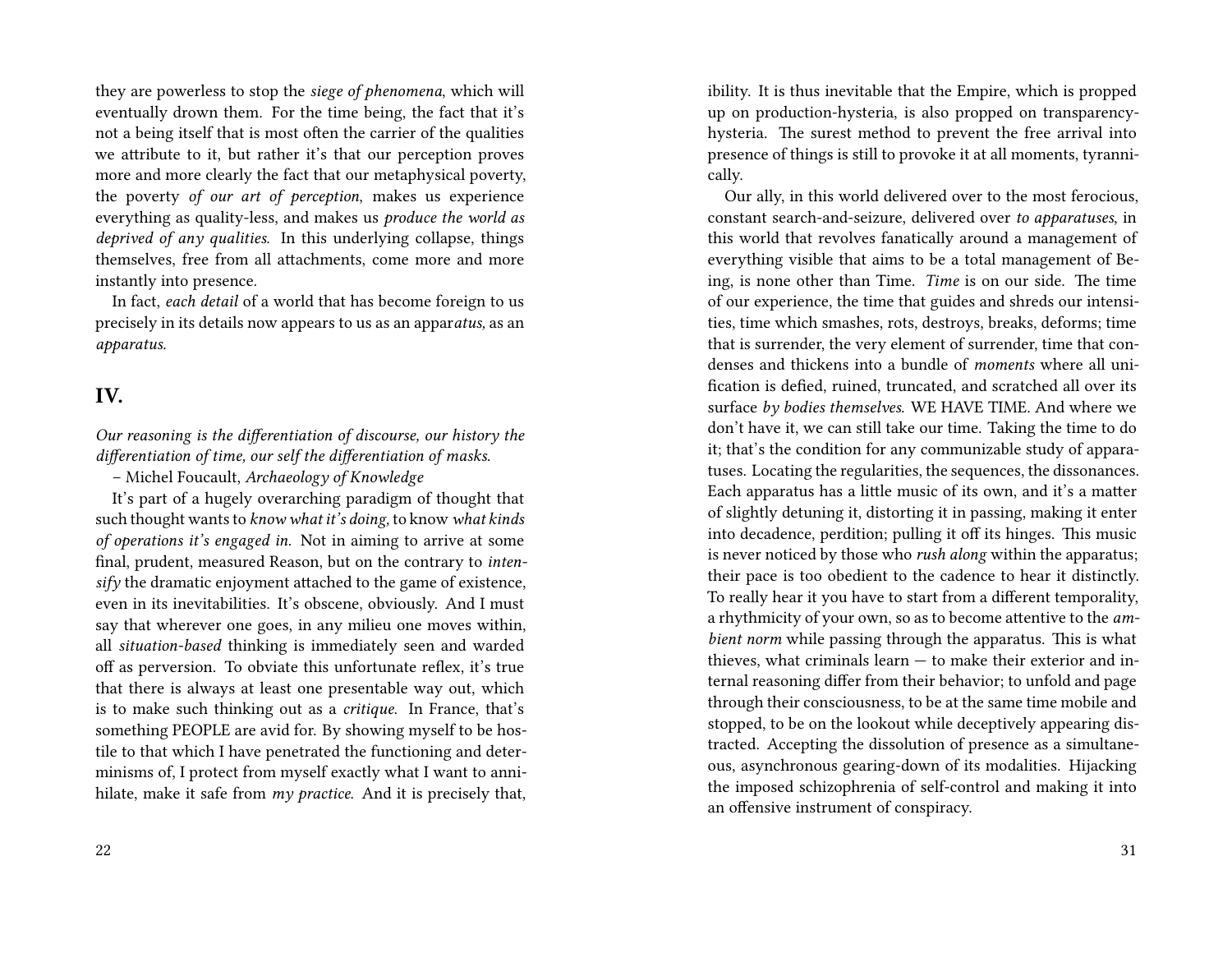when you learn how an apparatus operates. Opacity is the condition for the sharing, communization, and circulation of the knowledge-powers acquired in that study. In the Empire, zones of opacity where that kind of communication can come about are naturally going to be uprooted and forbidden as much as possible. This second stage thus requires an increased coordination. All the activity of the SASC is part of this opaque phase. The third stage is insurrection, the moment when the circulation of knowledge-powers and cooperation among forms-of-life in view of the destruction-enjoyment of imperial apparatuses can take place freely, out in the open. In light of this perspective, this text can only have a purely preliminary character, somewhere between silence and tautology.

The need for a science of apparatuses is felt at the moment when men, human *bodies*, complete their integration into a world that is entirely produced. Few among those who find fault with the expensive poverty that PEOPLE would like to impose on us have still not grasped what living in a world that is *entirely produced* really means. First of all it means that even what had appeared "authentic" at first glance reveals itself upon contact to be no more than a product: its very nonproduction is a valorizable modality within production in general. What the Empire carries out, both from its Biopower and Spectacle angles — and this brings to mind an altercation I had once with a Negriist from *Chimeras,* an old sorceress with a rather nice Goth style, who upheld as if it were an unquestionable fact of feminism and of her own materialist radicalness the idea that she had not *raised* her two children but that she had *produced* them — is indeed the metaphysical interpretation of Being as either being *produced* or nothing at all, "produced" meaning having been brought into being in such a way that its creation and its active self-manifestation were one and the same thing. Being "produced" always means having been *at the same time* created and made visible. Entering into presence, in western metaphysics, was never distinct from entering into visthis innocuousness, that PEOPLE expect of me by exhorting me to declare myself to be a critic.

The freedom of play that the acquisition of a knowledgepower leads to fills people with terror on all sides. This terror, the terror of crime, is endlessly emanated by the Empire among bodies, thus ensuring its preservation of its monopoly on knowledge-powers, meaning  $-$  in the end  $-$  its monopoly on *all powers*. Domination and Critique have always formed an apparatus unavowably directed against a common *hostis*: the conspirator, he who acts *under cover*; he who makes use of everything PEOPLE give him and recognize him as *like a mask.* The conspirator is hated everywhere, but PEOPLE's hate for him can never be as great as is the *pleasure* he gets out of his game. Assuredly, a certain dose of what is commonly called "perversion" enters into the conspirator's pleasure, because what he plays on, among other things, is his opacity. But that's not the reason why PEOPLE never cease to push the conspirator to make himself a critic, to *subjectivize* himself as a critic, nor is it the reason for the hatred PEOPLE so typically have for their subject. The reason is, quite stupidly, the fact that he incarnates *danger*. Danger, for the Empire, is the war machines: for when men transform into war machines, they ORGANICALLY BIND TOGETHER THEIR TASTE FOR LIFE AND THEIR TASTE FOR DESTRUCTION.

The moralism of all critique isn't worth critiquing; it's enough for us to know how little a penchant we have for what is really happening in it: the exclusive love for sad emotions, powerlessness, contrition, a desire *to pay*, to expiate, to be punished, the passion for indictment, hatred of the world, hatred of life, gregarious impulse, expectation of martyrdom. This whole "consciousness" business has never really been understood. There is, effectively, a *need* for consciousness which is not at all a need for "self-elevation," but a need to elevate, refine, and whip up *our enjoyment*, to increase tenfold *our pleasure*. A science of apparatuses, a critical metaphysics,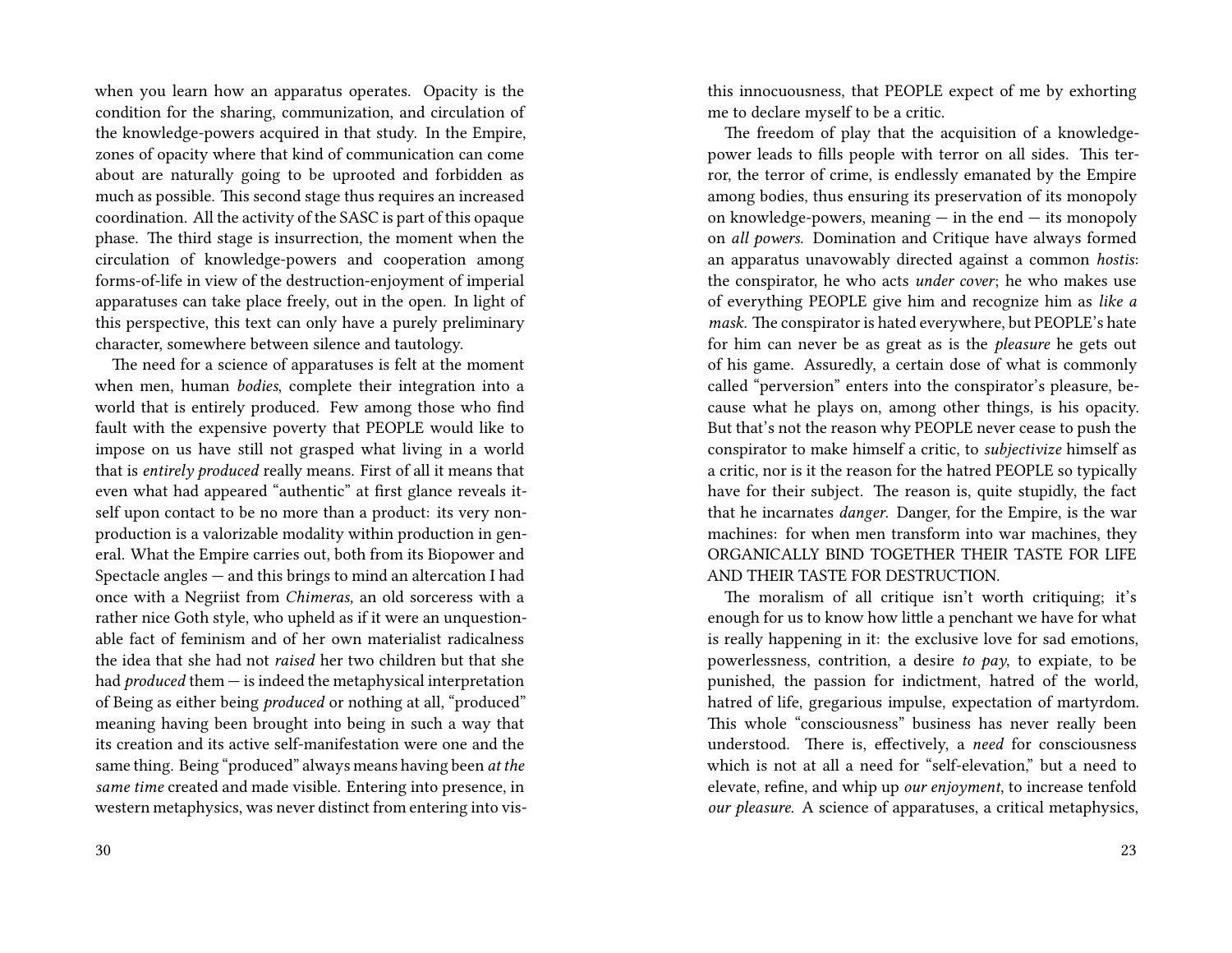is thus indeed necessary, but not to depict some pretty picture of certainty behind which to erase yourself, nor even to *add* to the life of such thinking, as it speaks out. We need to think about our lives in order to dramatically *intensify them*. What do I care about any refusal that is not at the same time a precisely measured knowledge about destruction? What do I care for knowledge that doesn't increase my potential, like what PEOPLE perfidiously call "lucidity," for example?

As for the apparatuses themselves, the uncouth propensity of bodies that *do not know joy* would be to reduce the present revolutionary perspective to a perspective of their immediate destruction. Then these apparatuses would become no more than a kind of object scapegoat that everyone could univocally have the same opinion on again. We'd just be stuck again with the oldest of modern fantasies, the romantic fantasy that *Steppenwolf* ends with: the fantasy of a war of men versus machines. Reduced to that, the revolutionary perspective would become mere frigid abstraction again. *But the revolutionary process is a process of a general growth in potential or nothing.* Its Hell is the experience and science of apparatuses, its Purgatory the division between that science and the exodus out of the apparatuses, and its Paradise insurrection, the destruction of those apparatuses. And it's up to *each person* to pass through this divine comedy, like an experimentation without any turning back.

But for the time being the petty-bourgeois terror of language still reigns uniformly. On the one hand, in the "everyday" sphere, PEOPLE tend to think things are just words, that is, that they are, supposedly, *what they are*  $-$  "a cat is a cat," "a coin is a coin," "I am I." On the other, as soon as the impersonal (PEOPLE) has been subverted and language suddenly becomes a potential agent of disorder within the clinical reality of the already-known, PEOPLE project that regularity out into all the cloudy regions of "ideology," "metaphysics," "literature," or, more commonly, "small talk." However, there have been

tomobile drivers, and we don't need anyone to explain to us how a television, a playstation, or a "planned environment" condition us. *A science of apparatuses, a critical metaphysics, acknowledges the crisis of presence; and it's getting ready to vie with capitalism on the terrain of magic.*

WE WANT NEITHER VULGAR MATERIALISM NOR "ENCHANTED MATERIALISM;" WHAT WE ARE ELABO-RATING IS A *MATERIALISM OF ENCHANTMENT.*

### **V.**

A science of apparatuses can only be *local.* It can only consist in the regional, circumstantial, and detailed reading of how one or many such apparatuses operate. And no new additions can come about without its cartographers knowing, since its unity doesn't reside in an extorted systematicity, but in the question that each of its advancements gives rise to, the question "*how does that work?*"

The science of apparatuses puts itself in a relation of direct rivalry with the imperial monopoly on knowledge-powers. That's why its sharing and communication, the circulation of its discoveries, is essentially *illegal*. In this sense it is different from *DIY*. The DIY-er, as he who accumulates knowledge about apparatuses so as to better arrange them, so as to make a niche for himself in them, who  $-$  thus  $-$  accumulates whatever knowledge *that is not power* that he can about the apparatuses*.* From the dominant perspective, what we call a science of apparatuses or critical metaphysics is in the end nothing but the science of crime. And there as elsewhere, there's no initiation that isn't immediately experimentation and practice. NOBODY GETS INITIATED INTO AN APPARATUS, ONLY TO ITS OPERATION*.* The three stages on the path of this singular science are, successively: crime, opacity, and insurrection. Crime corresponds to the necessarily dividual moment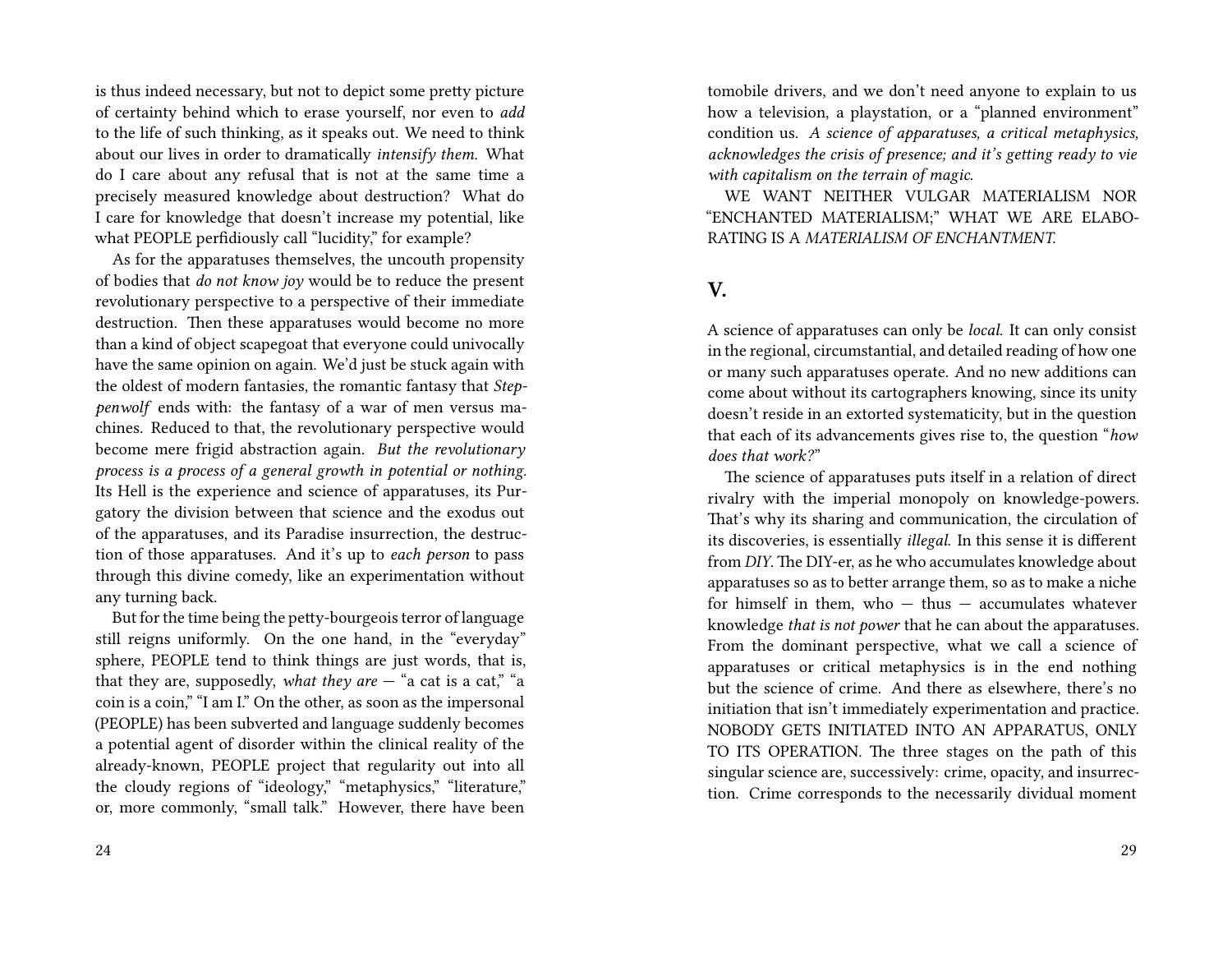what was happening from the point of view of a being-in-theworld, between these "men" and these "things"; he who wanted so badly to explain the need for everything did not understand the need for this "mystical illusion," and how it is anchored in the vacillation of presence, and *in the repression of presence*. He could only dismiss that fact by writing it off as obscurantism, as a theological and religious backwardness of some kind, as "metaphysics." "In general, the religious reflection of the real world will only disappear when the conditions of labor and of practical life finally present to man a kind of transparent and rational relation with his peers and with nature." Here we see the ABCs of the Enlightenment catechism; that is, what it supposes to be programmatic for the world *as it has been built since then*. Since people can't recall their own relationship to presence, the singular modality of their being-in-the-world, nor even what they're engaged in *here and now*, they inevitably call upon the same worn out crap as their ancestors: entrusting to a teleology as implacable as it is cast-off the execution of even the very sentences they are speaking. The failure of marxism, as well as its historical successes, are absolutely tied to the *classical* posture of withdrawal that it authorizes, to the fact  $-$  in sum  $$ that it's still suckling at the bosom of the modern metaphysics of subjectivity. Even the most cursory discussion with a marxist is enough to demonstrate the real reasons for his beliefs: marxism operates as an existential crutch for a lot of people who are frightened that they can no longer take their world for granted. On the pretext of materialism, it allows the smuggling through of the most *vulgar* metaphysics draped in the costume of the haughtiest dogmatism. It is certain that without the practical, *vital* contribution of blanquism, marxism would never have been able to accomplish its October "revolution."

What's at issue for a science of apparatuses is thus not to denounce the fact that these apparatuses *possess us*, or that there's *something magical about them*. We know well that at the wheel of a car it's quite rare for us not to behave like auand will be insurrectionary moments where, under the effects of a flagrant derangement of the everyday, common sense will overcome that terror. PEOPLE will then perceive that what is real about words isn't what they designate  $-$  a cat is not "a cat," a coin is  $-$  less than ever  $-$  "a coin," and I am not "myself." *What is real about language is the operation it carries out.* Describing some being as an *apparatus*, or as being produced by an apparatus, is a practice of *denaturing* the given world, an operation of *taking a step back from* what is familiar to us, or wants to be considered so. And you know it.

Distancing the given world, up to now, was always the property of critique. Only critics believed that once that was done church was over. Because at bottom it was more important to critique to put the world at a distance than to put itself outside of its reach, precisely within those cloudy regions. It intended to make PEOPLE know its hostility to the world, its innate transcendence. It wanted PEOPLE to believe it, to think that it was *out there somewhere*, in some Grand Hotel of the Abyss, or in the Republic of Letters. What we're about is the opposite. We impose a distance between ourselves and the world, not to make it understand that we are elsewhere, but to *be there in a different way*. The distance we introduce is the playing area that our gestures need; engagements and disengagements, love and overkill, sabotage and abandon. Thinking about apparatuses — critical metaphysics — prolongs the critical act that had so long been crippled, and by prolonging it *annuls it*. In particular, it annuls what for more than 70 years has been the center of energy for anything really living still contained within marxism; I'm thinking of that famous chapter in *Das Kapital* about "the fetishistic character of the commodity and its secret." Just how much Marx failed to do any thinking that went beyond that of the Enlightenment, just how much his *Critique of Political Economy* was effectively *no more than a critique*, appears nowhere as regrettably as in those few paragraphs.